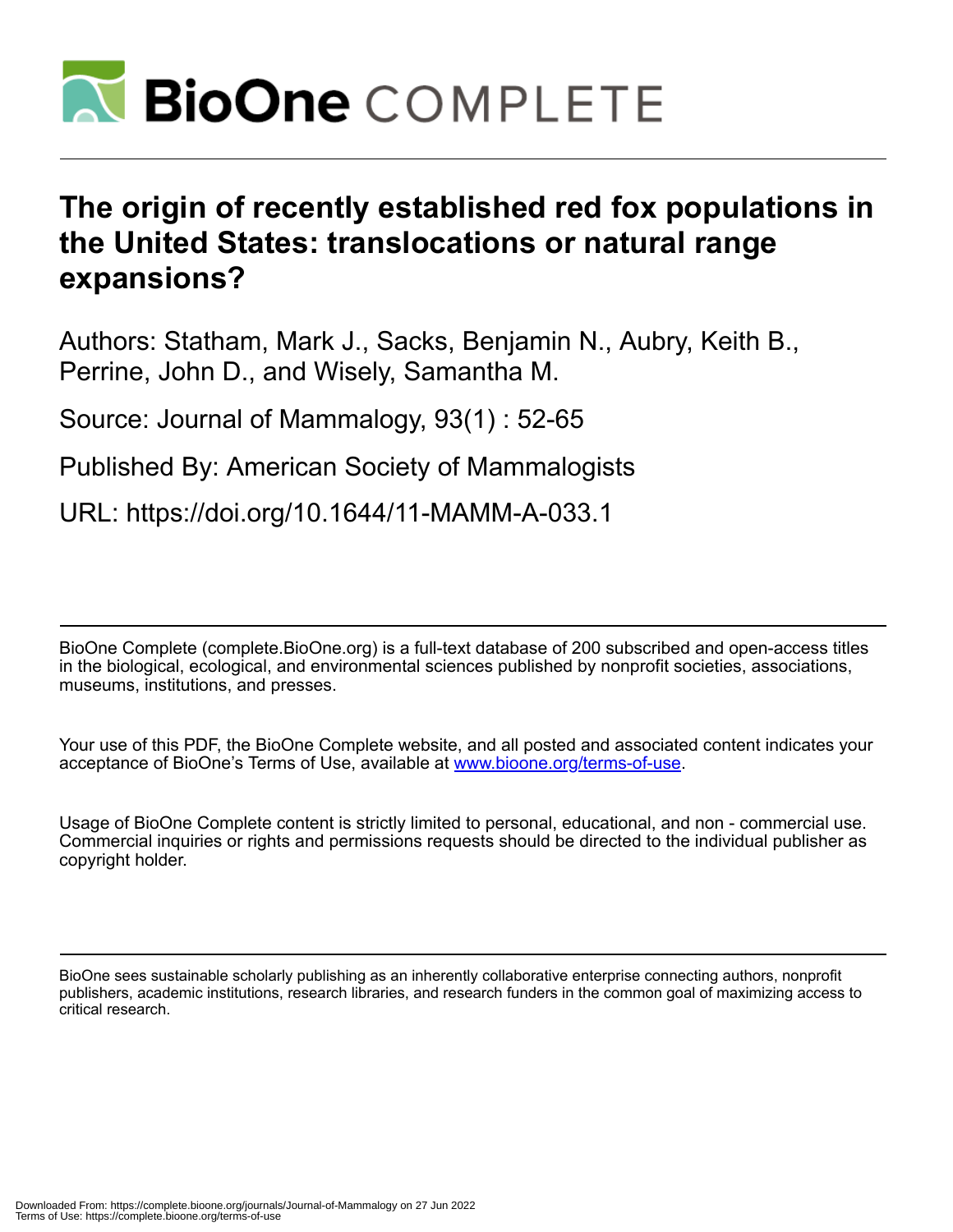

# The origin of recently established red fox populations in the United States: translocations or natural range expansions?

MARK J. STATHAM, BENJAMIN N. SACKS, KEITH B. AUBRY, JOHN D. PERRINE, AND SAMANTHA M. WISELY\*

Division of Biology, 116 Ackert Hall, Kansas State University, Manhattan, KS, USA (MJS, SMW)

Canid Diversity and Conservation Lab, 248 CCAH, Veterinary Genetics Laboratory, University of California, Davis, One Shields Avenue, Davis, CA 95618, USA (MJS, BNS)

United States Department of Agriculture Forest Service, Pacific Northwest Research Station, 3625 93rd Ave. SW, Olympia, WA 98512, USA (KBA)

Biological Sciences Department, 275 Fisher Hall, California Polytechnic State University, San Luis Obispo, CA 93407, USA (JDP)

Present address of SMW: Wildlife Ecology and Conservation and Ordway-Swisher Biological Station, Conservation Genetics and Molecular Ecology Lab, 110 Newins-Ziegler Hall, University of Florida, Gainesville, FL 62611, USA

\* Correspondent: wisely@ufl.edu

Red foxes (*Vulpes vulpes*) are native to boreal and western montane portions of North America but their origins are unknown in many lowland areas of the United States. Red foxes were historically absent from much of the East Coast at the time of European settlement and did not become common until the mid-1800s. Some early naturalists described an apparent southward expansion of native foxes that coincided with anthropogenic habitat changes in the region. Alternatively, red foxes introduced from Europe during Colonial times may have become established in the east and subsequently expanded their range westward. The red fox also was absent historically from most lowland areas of the western United States. Extant populations of red foxes in those areas are considered to have arisen from intentional introductions from the east (and by extension are putatively European), escapes or releases from fur farms, or range expansions by native populations. To test these hypotheses we compared mitochondrial DNA sequences (cytochrome  $b$  and D-loop) from 110 individuals from 6 recently established populations to 327 native (primarily historical) individuals from Eurasia, Alaska, Canada, the northeastern United States, and montane areas in the western contiguous United States, and to 38 individuals from fur farms. We found no Eurasian haplotypes in North America, but found native haplotypes in recently established populations in the southeastern United States and in parts of the western United States. Red foxes from the southeastern United States were closely related to native populations in eastern Canada and the northeastern United States, suggesting that they originated from natural range expansions, not from translocation of European lineages, as was widely believed prior to this study. Similarly, recently established populations in the Great Basin and in western Oregon originated primarily from native populations in western montane regions, but also contained a few nonnative North American haplotypes. In contrast, populations in western Washington and southern California contained nonnative, highly admixed stock that clearly resulted from intracontinental translocations. Several common haplotypes in these populations originated in regions where fur-farm stocks originated. Although European red foxes translocated to the eastern United States during Colonial times may have contributed genetically to extant populations in that region, our findings suggest that most of the matrilineal ancestry of eastern red foxes originated in North America.

Key words: fur farm, mitochondrial DNA, museum samples, phylogeography, red fox, translocation, Vulpes vulpes

E 2012 American Society of Mammalogists DOI: 10.1644/11-MAMM-A-033.1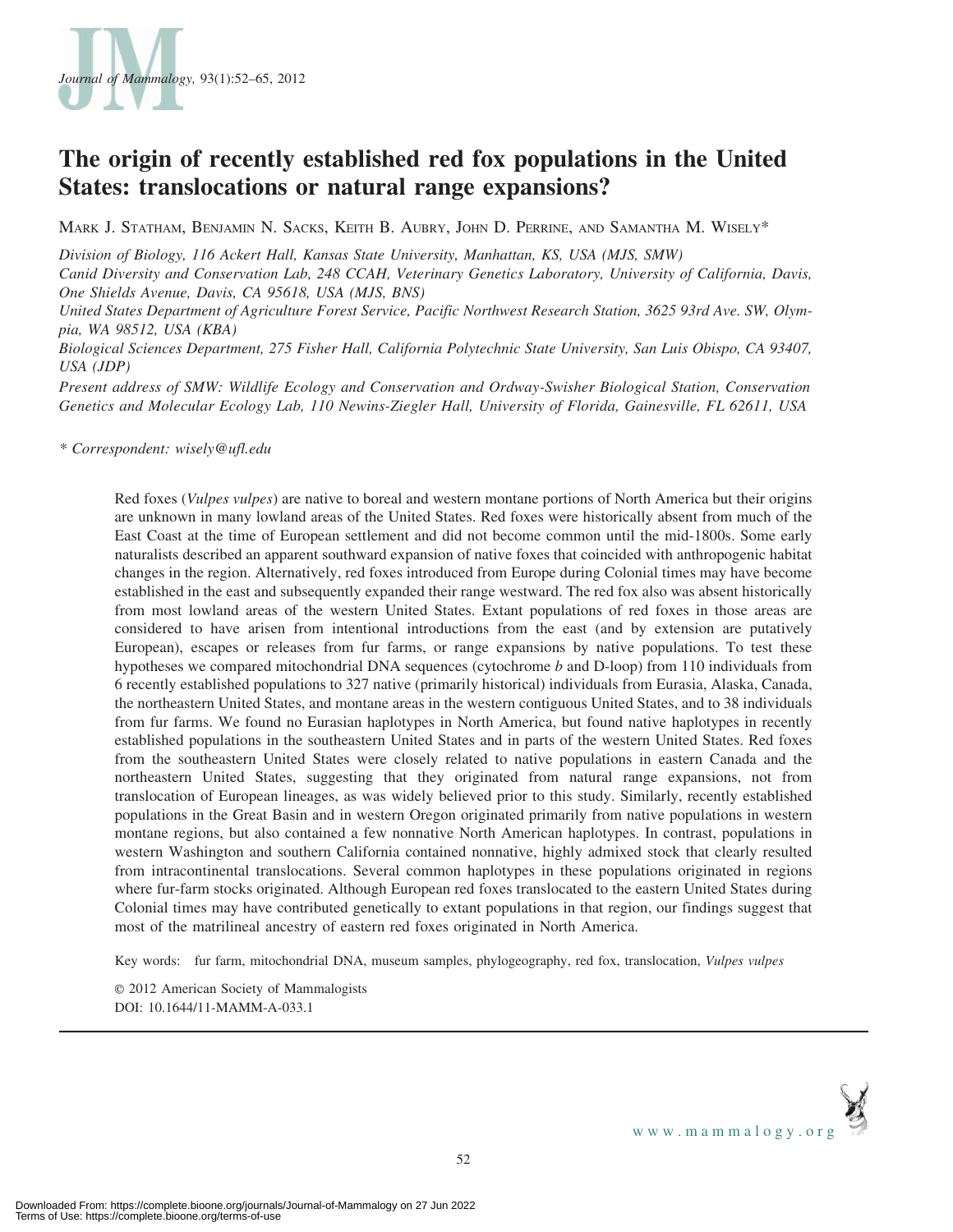

FIG. 1.—Approximate geographic distribution of North American red fox mitochondrial DNA lineages prior to European settlement modified from Aubry et al. (2009). The Eastern and Mountain lineages together comprise the Nearctic clade, which is restricted to North America. The Nearctic clade contains 3 subclades: Eastern, Mountain, and Widespread. The Mountain subclade makes up the majority of haplotypes within the Mountain lineage, whereas the Eastern subclade makes up the majority in the Eastern lineage; remaining haplotypes in both regions belong to the Widespread subclade. The Holarctic clade is distributed from Europe through Asia to Alaska and western Canada. The Holarctic and Eastern lineages overlap in western Canada, which is represented with gray and black diagonal lines. The area depicted for the Mountain subclade represents the distribution of native montane populations.

The red fox (*Vulpes vulpes*) is the world's most widely distributed terrestrial carnivore (Larivière and Pasitschniak-Arts 1996); its range has increased substantially in modern times due to expansion of native populations associated with habitat alterations (Lloyd 1980; Nowak 1991) and anthropogenic translocations (Long 2003). Whether origins of a particular population are natural or anthropogenic often is obscured by morphological similarity of even anciently diverged red fox lineages. For example, it remains unclear and contentious whether red foxes from the eastern United States originated from in situ range expansion from the north or intercontinental translocation of European foxes, which diverged from common ancestry 400,000 years ago and were once considered distinct species (Aubry et al. 2009; Churcher 1959; Kamler and Ballard 2002). Identifying the origins of red fox populations is important to conservation efforts aimed at endangered native populations and protection of endangered prey populations impacted by nonnative red foxes. Given the cryptic differences among native and nonnative populations, genetic tools are essential for understanding phylogeographic histories (Larsen et al. 2005; Sønstebø et al. 2008). Here, we focus on North American populations, particularly those established in the lowland areas of the contiguous United States.

Prior to European settlement, native populations of the red fox in North America comprised 3 evolutionarily divergent lineages that occurred primarily in the boreal forests of Canada and Alaska and the subalpine parklands and alpine meadows of montane regions in the western contiguous United States (Fig. 1; Aubry et al. 2009, but see Sacks et al. 2010). During the last or Wisconsin ice age, the Mountain and Eastern lineages (see Aubry et al. 2009) became isolated south of the ice sheets in the contiguous United States in forested refugia of the Rocky Mountains, Cascade Range, and Sierra Nevada (hereafter, the western mountains) and in the eastern contiguous United States (hereafter, the East). These 2 lineages, which currently dominate red fox populations in the western mountains and in eastern Canada, together comprise the Nearctic clade. The 3rd phylogenetically distinct lineage, the Holarctic clade, was isolated in unglaciated portions of Alaska and the Yukon during the last glaciation, and is the dominant lineage in Alaska and western Canada. The Nearctic and Holarctic clades diverged about 400,000 years ago and represent 2 separate colonization events by the red fox across the Bering Land Bridge from Eurasia during Pleistocene glaciations (Aubry et al. 2009).

During the past 300 years, humans have dramatically altered many habitats in the contiguous United States and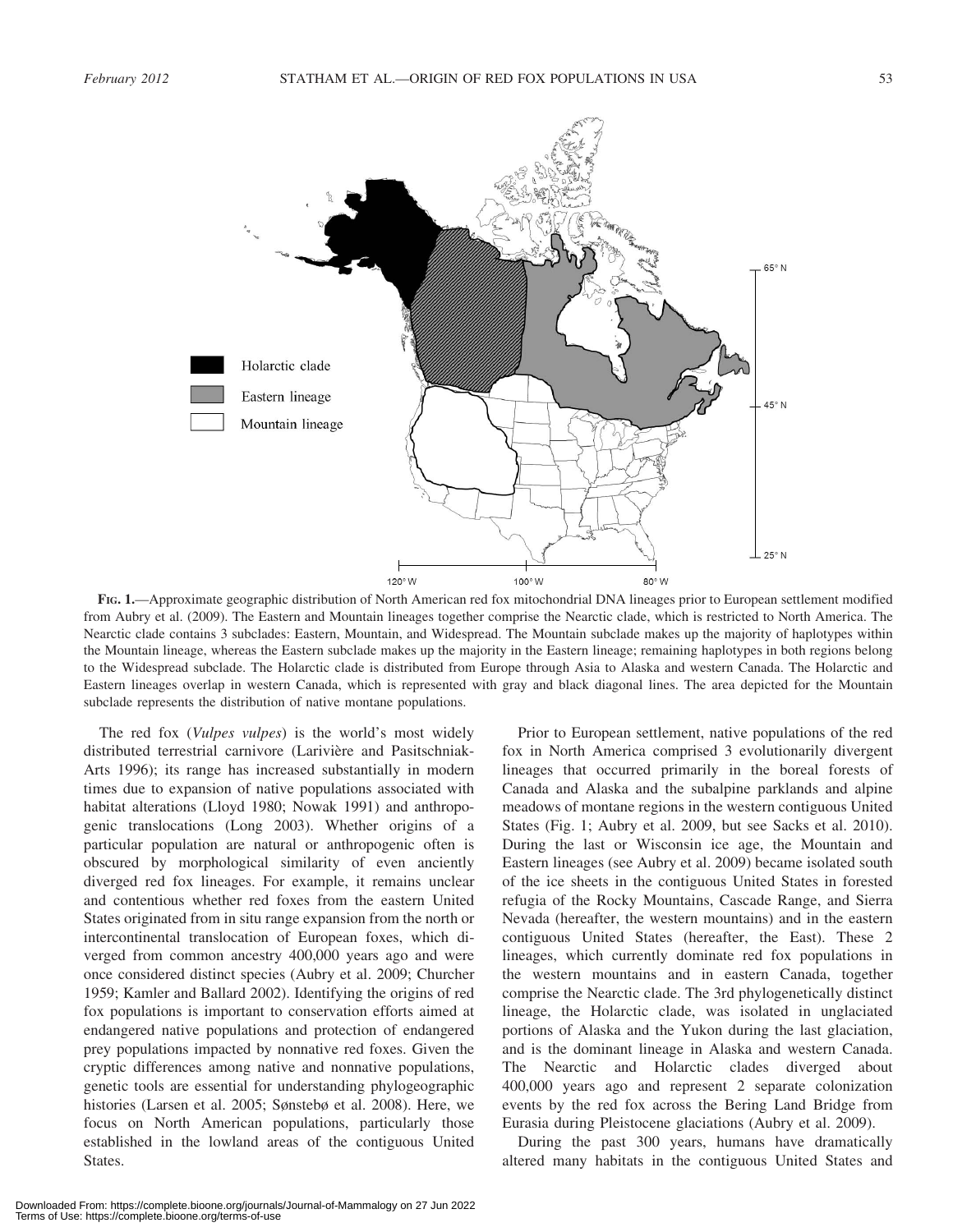implemented both inter- and intracontinental translocations of red foxes (Aubry 1984; Bailey 1936b; Lewis et al. 1999; Nowak 1991; Whitlow and Hall 1933). Consequently, it has been unclear (and biologists have long debated) whether recently established red fox populations in North America originated from natural range expansions or anthropogenic translocations (Aubry 1983, 1984; Churcher 1959; Grinnell et al. 1937; Kamler and Ballard 2002; MacPherson 1965; Newberry 1857). The emergence of red fox populations in new locations of North America occurred during 2 distinct time periods: those that appeared in the eastern United States during the Colonial era (approximately 1650–1800), and those that appeared in various parts of the western contiguous United States (hereafter, the West) during the 20th century (Aubry 1984; Kamler and Ballard 2003; Lewis et al. 1999; Seton 1929).

Red foxes were reportedly absent from much of the East during Colonial times, and did not become common in that region until the mid-1800s (Churcher 1959; Rhoads 1903). Some early naturalists described an apparent southward range expansion by populations of native red foxes that had been restricted previously to the northeastern United States and southeastern Canada. They hypothesized that this shift in the red fox's southern range boundary was driven by the conversion of hardwood forests to farmlands by European settlers, and resulting changes in competitive interactions with the gray fox (Urocyon cinereoargenteus—Audubon and Bachman 1849; Baird 1857; Newberry 1857). In particular, Audubon and Bachman (1849) described the serial emergence and increase of red foxes from southern New York and possibly northern Pennsylvania southward into Virginia, North Carolina, South Carolina, and, by 1840, northern Georgia, along the Appalachian Mountains. Newberry (1857) described a similar trend from eastern Canada southward into the Midwest. On the other hand, red foxes imported from Europe during the mid-1700s for hunting purposes provided another potential source of colonists to the changing landscape of the Eastern Seaboard, leading other naturalists to surmise that the ''east American Red-fox is probably a mongrel …'' (Rhodes 1903:145) or as Seton (1929:475) later put it, that the European red fox ''has mixed with the native Red fox and the offspring spread and increased through the forest region as it was opened up … .''

Churcher's (1959) morphometric study of North American and Eurasian red foxes provided the 1st empirical evidence for evaluating the extent to which European ancestry might influence eastern red fox populations. Churcher (1959) found that certain dental and cranial characteristics varied clinally from Europe through North America, via Beringia, and that European red foxes were most distinct from those in eastern North America (i.e., that they represented opposite ends of a morphological continuum), indicating that eastern red fox populations were derived primarily from native North American ancestry. Nonetheless, some contemporary researchers have presumed that modern red fox populations in the east are primarily European in origin (Kamler and Ballard 2002).

During the 20th century, red fox populations arose in several areas in the West where they were absent historically. With the exception of an ecologically distinct subspecies endemic to the Sacramento Valley of California (Sacks et al. 2010), red foxes native to the West were thought to have been restricted to the subalpine parklands and alpine meadows of the western mountain ranges (Aubry 1983, 1984; Grinnell et al. 1937). Populations of unknown origin began appearing outside these ecologically restricted areas during the 1900s (Aubry 1983, 1984; Fichter and Williams 1967; Kamler and Ballard 2002; Lewis et al. 1999; Verts and Carraway 1998). Most recently established populations of the red fox in the West were hypothesized to have originated from translocations from the East or from the escape or release of fur-farm animals that were presumably imported primarily from Prince Edward Island, Canada, or southern Alaska (Aubry 1983, 1984; Balcom 1916; Laut 1921; Lewis et al. 1999; Petersen 1914; Westwood 1989). However, others hypothesized that the recent (after 1940) colonization of previously unoccupied habitats in southern Idaho (Fichter and Williams 1967) and in the Willamette Valley in Oregon (Verts and Carraway 1998) could partly or fully reflect natural range expansions by native populations or increases in density by previously undetected native populations. In the Central Valley of California, where the native Sacramento Valley red fox (V. v. patwin) is contiguous with a population of nonnative red foxes, the 2 populations interbreed within a narrow hybrid zone, suggesting the possibility of admixture in other locations as well (Sacks et al. 2011).

Based on their extensive review of the topic, Kamler and Ballard (2002) hypothesized that post-Colonial range expansions resulted primarily from the dispersal of introduced European red foxes throughout the East, whereas range expansions that occurred during the 20th century resulted from the gradual expansion westward of these putatively nonnative red foxes. They further hypothesized that European red foxes have expanded into the native red fox range and ''likely replaced native red foxes throughout all northern boreal regions … .'' Thus, they proposed that, with the exception of montane populations in the West, most North American red foxes are of European ancestry.

Because of strong phylogenetic differences among native North American and Eurasian red fox populations (Aubry et al. 2009), sequence data from mitochondrial DNA (mtDNA) can be used to test these hypotheses. We used mtDNA analyses to investigate the ancestry of populations of red foxes in the contiguous United States that apparently became established after European settlement. In particular, we tested the following hypotheses: red foxes in the eastern United States are of European descent or stem from native populations in northern Appalachia or southeastern Canada; and red fox populations in lowland areas of the western United States stem from fur farms, a wave of expansion from the east, or range expansion by nearby native populations.

# MATERIALS AND METHODS

Sample collection.—We investigated the origins of red foxes in 6 geographical units (hereafter referred to as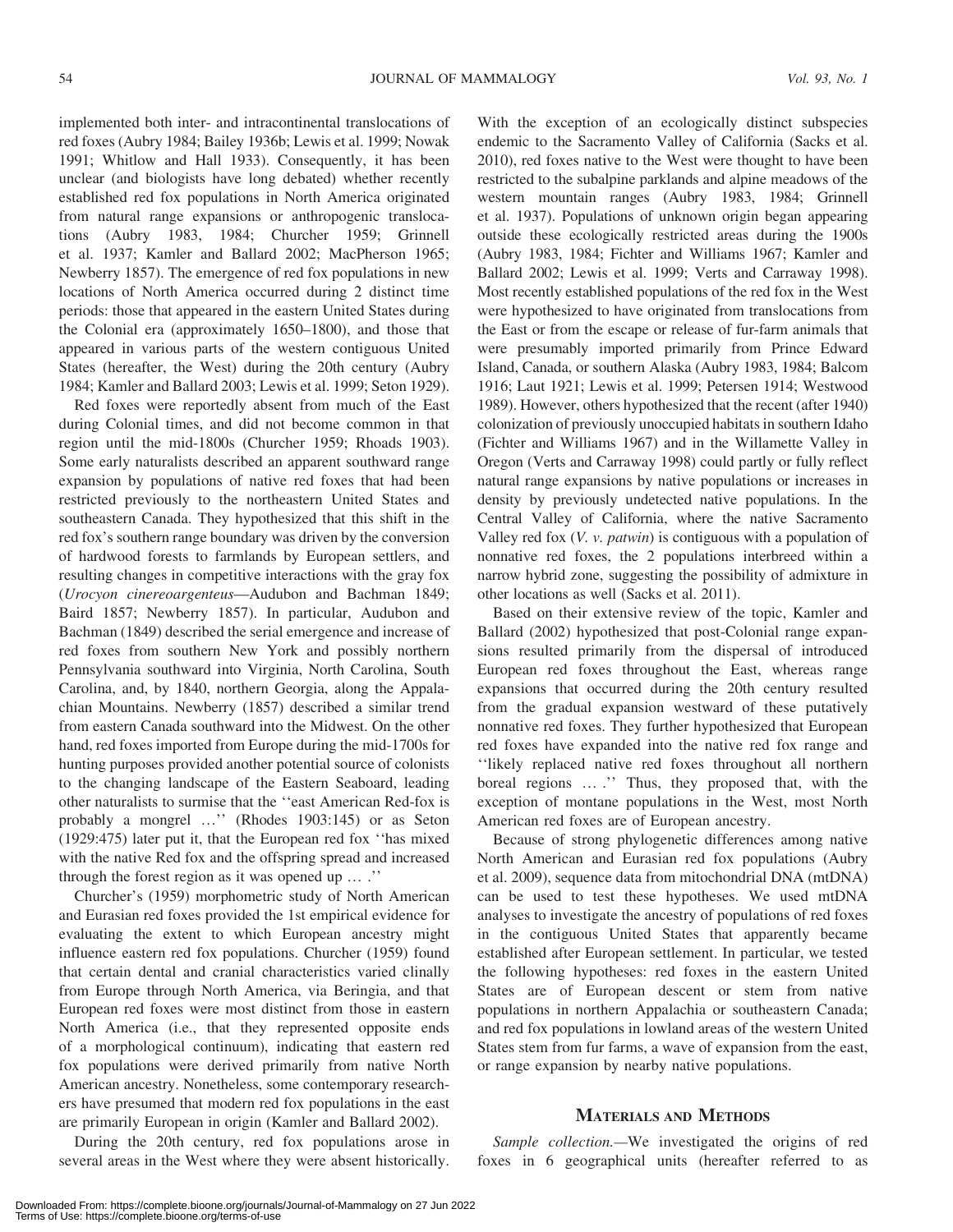populations) in the contiguous United States. Populations 1 and 2 occupy areas south of the range of native red foxes in North America (Fig. 1) and did not appear in those areas until after European settlement: (1) Southeastern United States (Arkansas, Georgia, Indiana, North Carolina, Oklahoma, Texas, and West Virginia;  $n = 18$ ) and (2) Central United States (Iowa, Kansas, Minnesota, North Dakota, and South Dakota;  $n = 13$ ). We considered these populations as distinct because they have marked differences in body size, and are classified as separate subspecies (Bailey 1936b; Hall and Kelson 1959; Merriam 1900). The remaining 4 populations were more recently established  $(<100$  years ago) in the West: (3) Western Washington (lowland areas in Washington west of the Cascade Range;  $n = 23$ ), (4) Western Oregon (lowland areas in Oregon west of the Cascade Range;  $n = 13$ ), (5) Great Basin (lowland areas in Oregon and Washington east of the Cascade Range, in Idaho south of the Snake River plain, and in Nevada;  $n = 28$ ); and (6) Southern California (lowland areas south of the American River in California;  $n = 21$ ). We also included 38 samples from red fox fur farms in the United States, Canada, Norway, and Russia.

Most of our samples were nasal turbinate bones ( $n = 66$ ), skin snips ( $n = 7$ ), or frozen tissues ( $n = 20$ ) obtained from museum specimens collected from 1885 to 1991 (Appendix I). Several modern samples were from frozen or dried tissue ( $n = 25$ ) or buccal swabs  $(n = 4)$ . Additionally, we used 8 previously extracted DNA samples from Norwegian farmed red foxes provided by D. I. Våge (Norwegian University of Life Sciences), and sequences from 24 domesticated Russian silver foxes known to have originated from fur farms (Statham et al. 2011).

To reference native North American populations, we used previously published cytochrome-b and D-loop haplotypes from Alaska ( $n = 69$ ), Canada ( $n = 72$ ), and the western mountains ( $n = 94$ ), which were primarily museum specimens collected in the late 1800s and early 1900s, augmented with modern samples proven to reflect continuous ancestry (Aubry et al. 2009; Sacks et al. 2010). We included 7 additional samples from the northeastern United States and southeastern Canada in the native data set from eastern Canada because all were from the historical range of native red foxes, most were collected during the 1800s prior to the advent of fur farming, and all have native North American haplotypes. To reference European populations, we used cytochrome- $b$  haplotypes collected from wild populations throughout continental Europe ( $n = 47$ ) and Britain ( $n = 10$ —Aubry et al. 2009; C. Edwards and C. Soulsbury, in litt.; Frati et al. 1998), and 8 D-loop haplotypes from continental Europe (Aubry et al. 2009). To reference Asian populations, we used cytochrome-b and D-loop haplotypes from China, Mongolia, and eastern Siberia ( $n = 21$ —Aubry et al. 2009). Insufficient numbers of published European D-loop haplotypes homologous to our 342-base pair (bp) fragment (see below) were available for inclusion in formal analyses; however, we compared our sequences to overlapping portions of European ( $n = 74$ — Valiere et al. 2003) and Asian  $(n = 88$ —Inoue et al. 2007) D-loop haplotypes available in GenBank.

Laboratory procedures.—We extracted DNA from historical samples (turbinates and skin snips) at Kansas State University following a phenol–chloroform extraction procedure described in Wisely et al. (2004) in a designated ancient DNA laboratory. We followed rigorous protocols to control for contamination of historical samples with modern DNA or polymerase chain reaction products (Aubry et al. 2009). We extracted tissue samples and buccal swabs using a DNeasy Blood and Tissue kit (Qiagen, Inc., Valencia, California) in separate modern DNA laboratories as described previously (Perrine et al. 2007; Sacks et al. 2010).

We amplified the  $5'$  portion of the cytochrome- $b$  gene and the D-loop, and purified and sequenced polymerase chain reaction products as described previously (Aubry et al. 2009; Perrine et al. 2007; Sacks et al. 2010). We used Chromas version 1.45 (Technelysium Pty. Ltd., Helensvale, Australia), and Sequencher version 4.2 (Gene Codes, Inc., Ann Arbor, Michigan) to visualize chromatograms, and MegaAlign (DNASTAR, USA, Madison, Wisconsin) to align sequences.

Data analyses.—We based our analyses on a 354-bp portion of the cytochrome-b gene, and a 342-bp portion (including insertions and deletions) of the D-loop (Aubry et al. 2009; Perrine et al. 2007; Sacks et al. 2010). We translated the cytochrome-b sequences into amino acid sequences to ensure that they encoded for a continuous polypeptide.

Introduced populations often show genetic signatures of admixture, founder effects, and recent population expansion (Kidd et al. 2009; Kolbe et al. 2004; Norén et al. 2005; Senn and Pemberton 2009). Therefore, we used contrasting patterns of haplotype and nucleotide diversity to detect these signatures in recently established red fox populations. We estimated haplotype diversity  $(h)$  and nucleotide diversity  $(\pi$ —Nei 1987) using Arlequin 3.5 (Excoffier and Lischer 2010). We used 3 neutrality statistics to detect signatures of past demographic events on population growth or stability using Arlequin 3.5 and DnaSP version 5 (Rozas et al. 2003). Tajima's (1989) D statistic compares the number of nucleotide differences between sequences in a sample  $(\pi)$  and the number of differences between segregating sites  $(\theta)$ . Fu and Li's (1993)  $D^*$  is based on the difference between the number of singleoccurring mutations in a population and the total number of mutations. Fu and Li's (1993)  $F^*$  is based on the difference between the average number of nucleotide differences between pairs of sequences and the number of singleton mutations. For a stable and randomly mating population, all 3 statistics are expected to be 0; negative values indicate an excess of lowfrequency polymorphisms, suggesting population expansion, whereas positive values indicate an excess of intermediate frequency polymorphisms (Zhu et al. 2007), suggesting secondary contact between 2 or more distinct lineages (Fredsted et al. 2007). We calculated these statistics for the D-loop, which has greater variability than cytochrome b, and is assumed to be neutrally evolving. We used DnaSP version 5 to calculate Strobeck's (1987) S, an index of admixture, which is characteristic of populations originating from multiple sources. We also used the data from the fur-farm samples to screen for

Downloaded From: https://complete.bioone.org/journals/Journal-of-Mammalogy on 27 Jun 2022 Terms of Use: https://complete.bioone.org/terms-of-use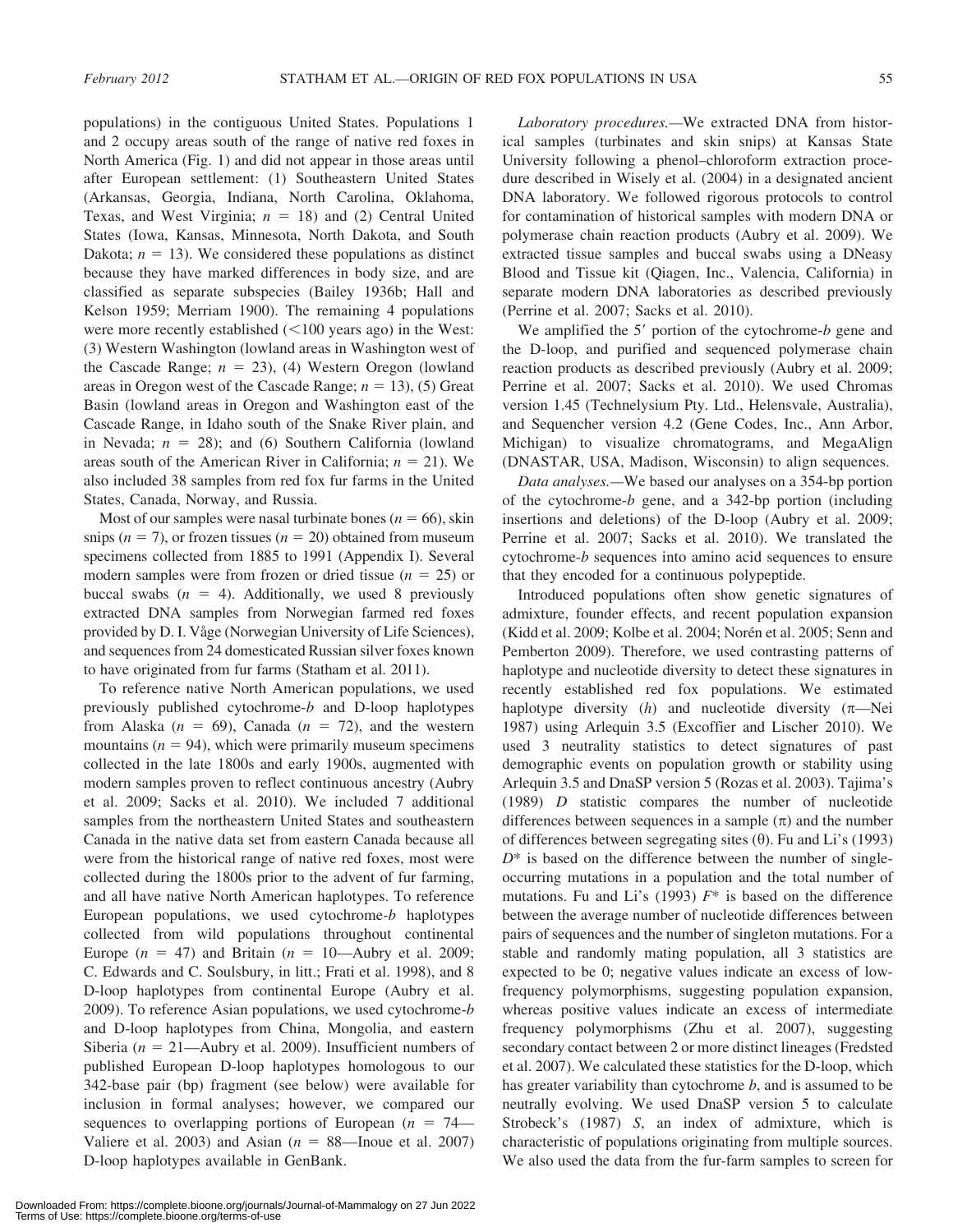the same and similar haplotypes in putative nonnative populations. Where these occurred in such populations, but not in adjacent native reference populations, they were considered to be indicative of fur-farm ancestry.

We described relationships among haplotypes using a median-joining network (Bandelt et al. 1999) within Network 4.2.0.1 (www.fluxus-engineering.com). We estimated the extent of geographic divisions among populations using  $\Phi_{ST}$ (Nei and Li 1979) in Arlequin 3.5. This statistic takes into account the divergence between haplotype sequences. We determined statistical significance ( $\alpha = 0.05$ ) based on 1,000 permutations, then corrected for multiple tests using the sequential Bonferroni method (Rice 1989). We displayed resulting cytochrome-b and D-loop  $\Phi_{ST}$  values as a clustering tree, using a neighbor-joining algorithm in the program PHYLIP 3.67 (Felsenstein 1989).

We determined the degree of support for different hypothesized origins of recently established populations using analysis of molecular variance (AMOVA—Excoffier et al. 1992) in Arlequin 3.1. We used the following groups of reference populations in these analyses based on the results presented in Aubry et al. (2009): (1) Eurasia (Europe and Asia), (2) Northwestern North America (Alaska and western Canada), (3) Southeastern Canada (central Canada, eastern Canada, and northeastern United States), and (4) Western Mountains (Washington Cascade Range, Oregon Cascade Range, Sierra Nevada, and Rocky Mountains), and (5) fur-farm samples. We then systematically combined samples from each recently established study population with those from Eurasia, fur farms, and the geographically closest North American reference group, and calculated the resulting degree of support (the proportion of variation contained among groups,  $\Phi_{CT}$ ). Because the cytochrome-b marker evolves more slowly than the D-loop, we used cytochrome b primarily to test hypotheses about Eurasian origins and the D-loop primarily to test hypotheses about North American origins, although we conducted intracontinental analyses using both markers. We performed a Mantel test for isolation by distance (in Arlequin) to help differentiate between continuous spread versus independent introductions among recently established populations.

## **RESULTS**

We obtained complete cytochrome-*b* sequences (354 bp) from 141 of 154 samples, and partial sequences (1 of 2 cytochrome-b fragments, 221 or 145 bp) from 3 additional samples. We used only complete cytochrome-b sequences in statistical analyses, and used partial sequences only to indicate clade affiliation (Fig. 2). We identified 13 distinct cytochrome-b haplotypes, 1 of which was novel (Table 1). We obtained complete D-loop sequences (342 bp) from 136 samples, resulting in 23 distinct haplotypes, 5 of which were novel (Table 2). We assigned novel cytochrome-b and D-loop haplotypes to previously identified clades (Aubry et al. 2009; Sacks et al. 2010) based on their positioning in the relevant haplotype network. All novel sequences were deposited in EMBL/GenBank/DDBJ nucleotide database (accession numbers HM590004–HM590011). We found no European haplotypes or haplotypes that clustered with European haplotypes anywhere in North America.

All fur-farm samples from the United States and Canada  $(n = 6)$  had haplotypes belonging to the Eastern subclade, as did the majority of all fur-farm samples (81.6%). All Russian fur-farm samples were North American in origin, with Eastern subclade haplotypes predominating. The Norwegian fur-farm samples  $(n = 8)$  were more variable, including 3 with a Eurasian haplotype and 5 with Nearctic clade haplotypes, indicating intercontinental translocation from North America to European fur farms. Of these 5 Nearctic clade haplotypes, 3 were from the Eastern subclade, which predominates in southeastern Canada and the northeastern United States, and 2 were from the Widespread subclade, which occurs at low prevalence in many native North American populations (Tables 1 and 2; Fig. 2a).

Neighbor-joining clustering trees based on  $\Phi_{ST}$  values (Appendix II) indicated that many populations were substantially impacted by human translocations. The native reference populations occurred at the tips of the clustering trees, indicating they were most differentiated (Fig. 3). In general, these populations had a limited number of closely related haplotypes and lower nucleotide diversities than other populations. The Southeastern United States, Great Basin, and Western Oregon populations also had lower nucleotide diversities and clustered with neighboring native populations near the tips of trees. The Western Oregon population had significant negative values for 2 neutrality statistics (Tajima's  $D$ , and Fu and Li's  $D^*$ ), consistent with population expansion (Table 3).

Our hypothesis-driven AMOVA, using both cytochrome-b and D-loop data sets, gave highest support to grouping the Southeastern United States population with native populations in eastern and central Canada; grouping the Great Basin and Western Oregon populations with native populations in the western mountains; and grouping Southern California, Western Washington, and Central United States populations with the fur-farm population (Table 4). In contrast, we consistently found the lowest support for any grouping of the recently established United States populations with those from Europe and Asia. In addition, a Mantel test of genetic versus geographic distance among the putative nonnative populations was nonsignificant (cytochrome b:  $r < 0.01$ ,  $P = 0.48$ ; D-loop:  $r = 0.1$ ,  $P = 0.20$ ), in contrast to what would be expected if they resulted from an expansion from the East.

The Central United States, Western Washington, and Southern California populations had many features in common. All occurred toward the center of the neighborjoining clustering trees (Fig. 3) and were closer to one another in genetic distance ( $\Phi_{ST}$ ; Appendix II), despite being widely separated geographically. All 3 of these populations and the fur-farm samples contained a substantial number of haplotypes from  $\geq$  2 clades or subclades (Fig. 2b), and many of the same haplotypes occurred in  $\geq 2$  of these populations (Fig. 4), suggesting a common source. These 3 populations also had much higher levels of nucleotide diversity than all other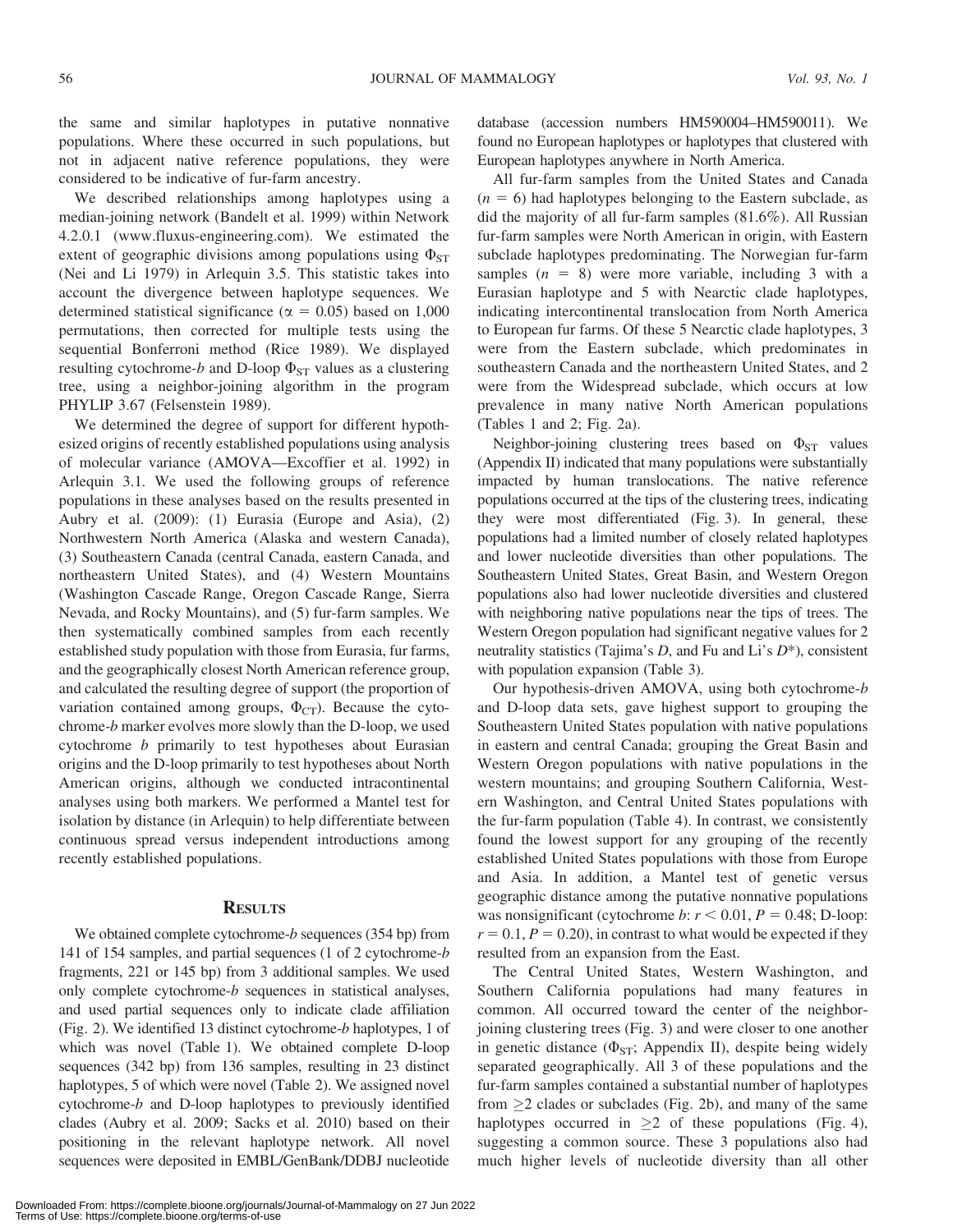

FIG. 2.—Geographic distribution of red fox mitochondrial DNA haplotypes among a) native reference populations (Aubry et al. 2009; Sacks et al. 2010; this study), and b) recently established populations (this study). Dotted lines encompass the populations analyzed, and shading indicates the clade or subclade.

populations (Table 3). The Western Washington and Southern California populations had significant signatures of admixture (Strobeck's S). We also found significant positive values for 2 neutrality statistics (Fu and Li's  $D^*$ , and Fu and Li's  $F^*$ ) in the Western Washington population, consistent with admixture among lineages.

#### **DISCUSSION**

European colonization of the eastern United States resulted in major anthropogenic changes to the landscape, including habitat conversion and introductions of nonnative animals and plants (Cronin 1983). By the 1700s, much of the east had been transformed by European-style agriculture, which greatly changed the character of the landscape and resulted in the extirpation of wolves (*Canis*) and the introduction of European red foxes in that region (Seton 1929). Since that time, there have been numerous translocations of red foxes within North America (Aubry 1983, 1984; Lewis et al. 1999). If all likely reflect a complex admixture with intractable origins. However, introduced animals often fail to become established, especially where a competitively dominant native population is present (Norén et al. 2005; Rhymer and Simberloff 1996; Sacks et al. 2011). We investigated the origins of 2 spatially and temporally distinct range expansions by the red fox in the contiguous United States: one in the East that began about 300 years ago, and another in the West that occurred during the 20th century. Both of these range expansions could have resulted from human-mediated introductions in North America that began with an intercontinental translocation of red foxes from Europe to North America, followed by multiple intracontinental translocations associated primarily with fur farming. However, both of these expansion events also coincided with major anthropogenic landscape and faunal changes, including reductions in other canid populations, which could have facilitated natural range expansions by native red fox populations. Our findings indicate that natural

translocations had been successful, modern populations would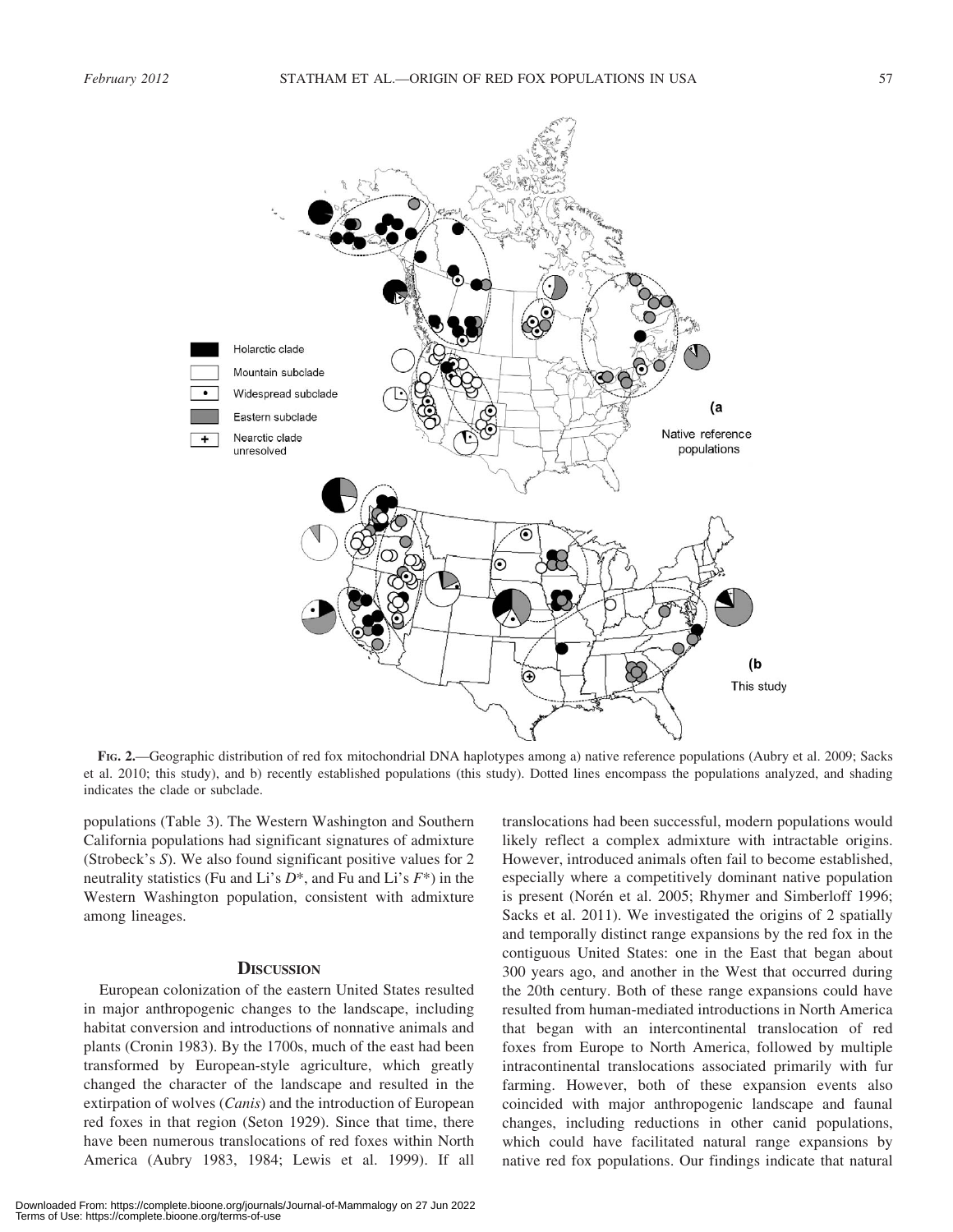Population  $n$ Nearctic clade Holarctic clade A A3 C E E2 F F3 F4 K O G N U4 Southeastern United States 16 1 1 — — 1 5 5 1 — — 2<br>Central United States 11 1 — — — 5 — — 1 3 Central United States  $11 \t 1 \t - \t - \t - \t 5 \t - \t - \t 1 \t 3 \t 1 \t -$ Great Basin 27 19 — 1 — — 5 — — — 1 1 — — Western Washington  $20 \t 1 \t - \t - \t - \t 6 \t - \t - \t 3 \t 10$ Western Oregon  $11 \t10 \t- - - - - - 1 - - - - - - - - - - - -$ Southern California 18 — — — 1 — 7 — — 6 — 2 2 — Fur-farm samples  $\begin{array}{ccccccccccccccccc}\n38 & 1 & - & - & 10 & - & 21 & - & - & 2 & - & 1 & - & 3\n\end{array}$ 

TABLE 1.—Occurrence of 13 cytochrome-b haplotypes<sup>a</sup> among recently established red fox populations in the contiguous United States and a sample of red foxes from fur farms based on 354 base pairs from 141 individuals. The clade to which haplotypes belong is indicated.

<sup>a</sup> Haplotypes A, C, E, F, G, K, N, and O are as reported by Perrine et al. (2007); A3, E2, F3, and U4 are as reported in Aubry et al. (2009); and F4 is from this study.

Total 141 33 1 1 1 1 50 5 1 8 5 19 3 3

range expansions by native populations have had a greater influence on the current distribution of red foxes in North America than previously believed (e.g., Kamler and Ballard 2002).

During the mid-1700s, settlers introduced European red foxes to multiple locations on the East Coast of the United States (Rhoads 1903; Seton 1929). Consequently, red fox populations in that area have been presumed to be either European in origin (Kamler and Ballard 2002), or a mixture of European and North American lineages (Seton 1929). Despite historical translocations from Europe, all of the modern red fox populations we sampled in North America were derived from matrilines that are native to North America. We found no European haplotypes, or any that clustered with European haplotypes, among North American red foxes in this study or in previous ones (Aubry et al. 2009; Perrine et al. 2007; Sacks et al. 2010). Furthermore, the Southeastern United States population clustered closely with those in eastern Canada, which are native to North America (Aubry et al. 2009). We cannot differentiate whether individual haplotypes in the East originated via natural range expansion or fur farms given the shared ancestry of these 2 sources (and both influences might be present). However, because red foxes predated the fur-farm

industry in this region, they must have originated either from a natural expansion or from introductions from Europe. Given the large number of red foxes we sampled throughout Eurasia  $(n = 247)$  and North America  $(n = 353)$ , the absence of European haplotypes in North America demonstrates that introduced European red foxes have not displaced native North American red foxes in any major portion of the continent.

An important caveat of our findings is that they only reflect matrilineal ancestry and, therefore, do not rule out the possibility that some degree of nuclear introgression (selective or random) has occurred. Moreover, our sample size in the east was too small to conclude that matrilineal European ancestry is absent from that region. Future sampling may yet reveal mitochondrial traces of European introductions in lowland portions of the Eastern Seaboard, particularly those with a long tradition of red fox hunting (e.g., Virginia). However, morphological patterns, which reflect the nuclear genome, are concordant with our mtDNA findings (Churcher 1959). If native red foxes exclude nonnative ones in the East, as has been observed in other areas (Norén et al. 2009; Sacks et al. 2011), then the Appalachian region, which was apparently colonized by native red foxes in the 18th and

**TABLE 2.—Occurrence of 23 D-loop haplotypes**<sup>a</sup> among recently established red fox populations<sup>b</sup> in the contiguous United States and a sample of red foxes from fur farms based on 342 base pairs from 136 individuals. The clade and subclade to which haplotypes belong is indicated.

|            |                  |    |                          |    |                    |    |       |                        |    | Nearctic clade |    |    |    |    |                  |                             |    |    |   |    |                  | Holarctic clade |                   |
|------------|------------------|----|--------------------------|----|--------------------|----|-------|------------------------|----|----------------|----|----|----|----|------------------|-----------------------------|----|----|---|----|------------------|-----------------|-------------------|
|            |                  |    |                          |    | Mountains subclade |    |       | Widespread<br>subclade |    |                |    |    |    |    | Eastern subclade |                             |    |    |   |    | Alaskan subclade |                 | Eurasian subclade |
| Population | $\boldsymbol{n}$ | 19 | 24                       | 26 | 43                 | 87 | 36 37 | 63                     | 65 | 9              | 12 | 17 | 76 | 79 | -81              | 85                          | 86 | 88 | 7 | 38 | 61               | 73              | 57                |
| ES         | 15               |    |                          |    |                    |    |       |                        |    |                |    |    | 8  |    |                  |                             |    |    |   |    |                  |                 |                   |
| <b>CS</b>  |                  |    |                          |    |                    |    |       |                        |    |                |    |    |    |    |                  |                             |    |    |   |    |                  |                 |                   |
| <b>GB</b>  | 26               |    |                          |    |                    |    |       |                        |    |                |    |    |    |    |                  |                             |    |    |   |    |                  |                 |                   |
| <b>WA</b>  | 22               |    | $\overline{\phantom{a}}$ |    |                    |    |       |                        |    | h              |    |    |    |    |                  |                             |    |    |   | 12 |                  |                 |                   |
| <b>ORW</b> | 11               | 10 |                          |    |                    |    |       |                        |    |                |    |    |    |    |                  |                             |    |    |   |    |                  |                 |                   |
| <b>CA</b>  |                  |    |                          |    |                    |    |       |                        |    | $\mathfrak{D}$ |    |    |    |    |                  |                             |    |    |   |    |                  |                 |                   |
| FF         | 38               |    |                          |    |                    |    |       |                        |    |                |    | 13 |    |    |                  | $\overline{2}$              | 4  | 3  |   |    |                  |                 | 3                 |
| Total      | 136              | 28 |                          |    |                    |    |       |                        |    | 23             | 8  | 15 | 8  |    |                  | $\mathcal{D}_{\mathcal{L}}$ | 4  | 3  |   | 18 |                  |                 | 3                 |

 $a$  Haplotypes 7, 9, 12, 17, 19, 24, 34, 36, 37, 38, 43, 57, 61, 63, 73, and 79 are as reported by Aubry et al. (2009); 65 is as reported by Sacks et al. (2010); 85 and 86 are as reported in Statham et al. (2011); and 26, 76, 81, 87, and 88 are from this study.

 $b$  CA = Southern California, CS = Central United States, ES = Southeastern United States, GB = Great Basin, ORW = Western Oregon, WA = Western Washington, FF = fur-farm samples.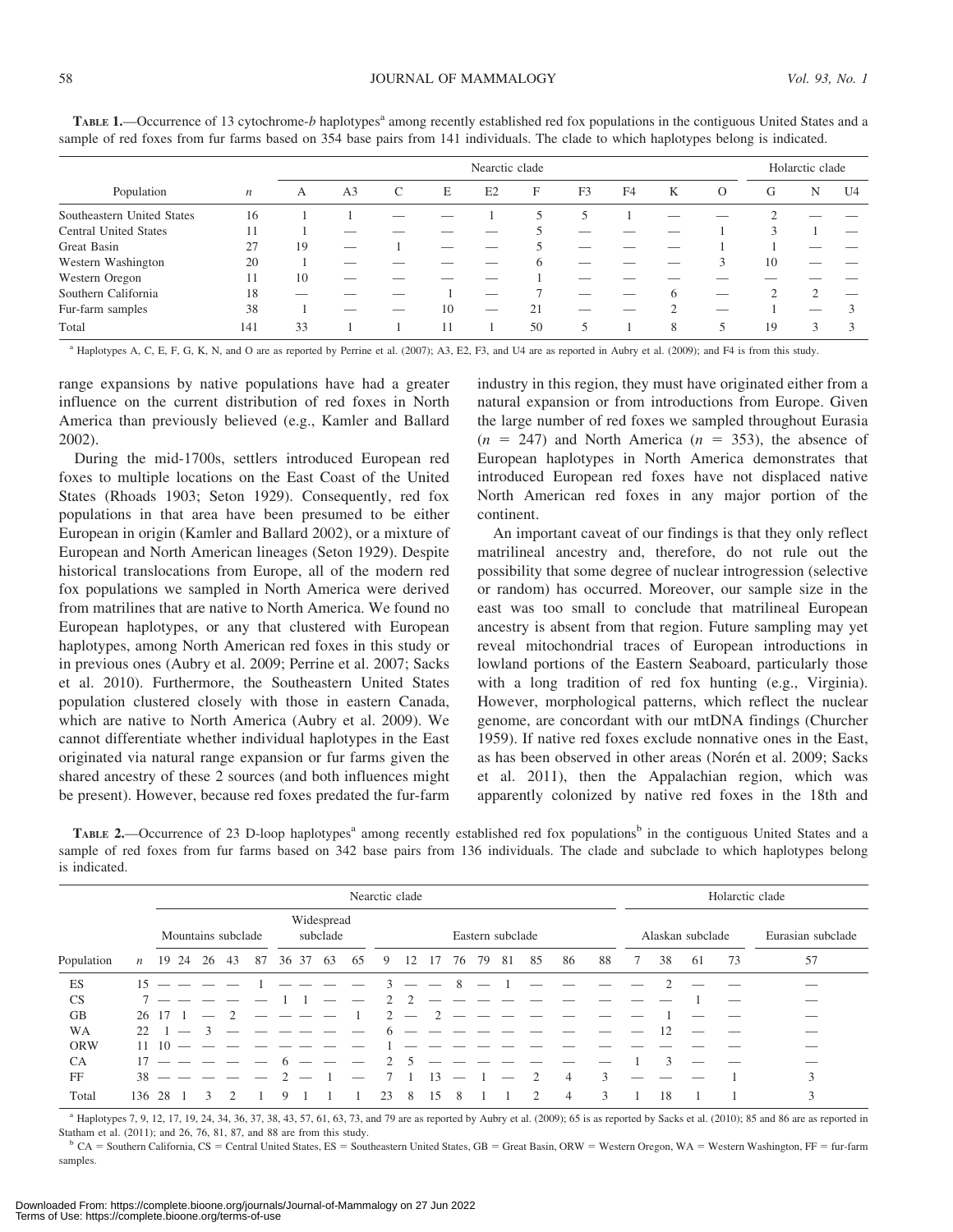

FIG. 3.—Unrooted neighbor-joining clustering tree based on pairwise  $\Phi_{ST}$  values between 17 sampling localities (Appendix II). The lengths of the lines are proportional to the degree of genetic distance among sampling localities. a) Based on a 354-base pair (bp) segment of the cytochrome-b gene from 453 red foxes. b) Based on a 342-bp segment of the D-loop from 350 red foxes.

19th centuries (Audubon and Bachman 1849), could pose a barrier to the westward movement of nonnative foxes from coastal regions. Regardless of these caveats, and barring the unlikely possibility of systematic selection against European mitochondrial haplotypes in North America, it seems clear from our findings in this study and others of North American red fox mtDNA (Aubry et al. 2009; Perrine et al. 2007; Sacks et al. 2010, 2011) that contemporary North American red fox populations reflect primarily native ancestry. These findings clearly refute the conclusions of Kamler and Ballard (2002) that contemporary North American red foxes in lowland areas of the Pacific coastal states and throughout most of the historical range of native red foxes are of European ancestry.

The use of diagnostic nuclear markers will be needed to fully investigate the potential for traces of genetic introgression by introduced European red foxes into North American populations. However, several lines of evidence give reason to doubt that much of the genome will prove to be of European ancestry. For example, analyses of certain dental and cranial

characteristics indicate greater divergence between European and eastern North American red foxes than between European and Alaskan red foxes (Churcher 1959). In addition, red foxes from the East are among the smallest in North America, and considerably smaller than those found in Sweden, England, and France (Cavallini 1995; Lloyd 1980; Merriam 1900), which were the 3 European sources of Colonial introductions to the United States (Long 2003). Moreover, Baird (1857) reported that red foxes from the southeastern and northeastern United States were similar morphologically, but differed substantially from European red foxes in muzzle length, pelage features, and other external characteristics. A series of climatic warming and cooling cycles occurred in North America during the Holocene (Dorf 1959), and fossils of the red fox have been found in the upper Midwest that date to the early and middle Holocene (10,000–4,000 years ago), and as far south as Georgia that date to the late Holocene (500– 4,000 years ago [Faunmap Working Group 1996]). These records suggest that the southern range boundary of native red

TABLE 3.—Within-population statistics for 6 recently established red fox populations in the contiguous United States and a sample of red foxes from fur farms, based on mitochondrial cytochrome-b and D-loop data sets. Tajima's (1989) D, and Fu and Li's (1993) D\* and F\* are neutrality statistics, where departures from zero can indicate expansion (negative) or secondary contact between 2 or more lineages (positive). Significant Strobeck's (1987) S-values indicate admixture from multiple source populations. The neutrality statistics and Strobeck's S-values were only given for the D-loop data set.

|                                         |                  | Cytochrome <i>b</i> |                  |        |                  | $D-loop$       |      |        |            | Fu and     | Fu and     |              |
|-----------------------------------------|------------------|---------------------|------------------|--------|------------------|----------------|------|--------|------------|------------|------------|--------------|
| Population                              | $\boldsymbol{n}$ | No. haplotypes      | $\boldsymbol{h}$ | π      | $\boldsymbol{n}$ | No. haplotypes | h    | π      | Tajima's D | Li's $D^*$ | Li's $F^*$ | Strobeck's S |
| United<br>Southeastern<br><b>States</b> | 16               |                     | 0.83             | 0.0068 | 15               | 4              | 0.47 | 0.0107 | $-0.86$    | $-0.21$    | $-0.51$    | 0.14         |
| Central United States                   | 11               |                     | 0.76             | 0.0083 |                  |                | 0.90 | 0.0177 | $-0.49$    | $-0.58$    | $-0.65$    | 0.68         |
| <b>Great Basin</b>                      | 27               |                     | 0.48             | 0.0024 | 26               |                | 0.62 | 0.0131 | $-1.20$    | $-1.02$    | $-1.26$    | 0.25         |
| Western Washington                      | 20               | 4                   | 0.67             | 0.0080 | 22               | 4              | 0.64 | 0.0183 | 2.16       | $1.52**$   | 1.87**     | $0.004**$    |
| Western Oregon                          | 11               | $\mathcal{L}$       | 0.18             | 0.0005 | 11               | $\bigcirc$     | 0.17 | 0.0030 | $-1.85**$  | $-2.32*$   | $-2.50$    | 0.34         |
| Southern California                     | 18               |                     | 0.75             | 0.0088 | 17               |                | 0.79 | 0.0192 | l.44       | 1.52       | 1.73       | $0.041*$     |
| Fur-farm samples                        | 38               | 6                   | 0.63             | 0.0056 | 38               | 11             | 0.82 | 0.0106 | $-0.69$    | 0.58       | 0.19       | 0.55         |

\* Significant at  $P < 0.05$ ; \*\* significant at  $P < 0.01$ .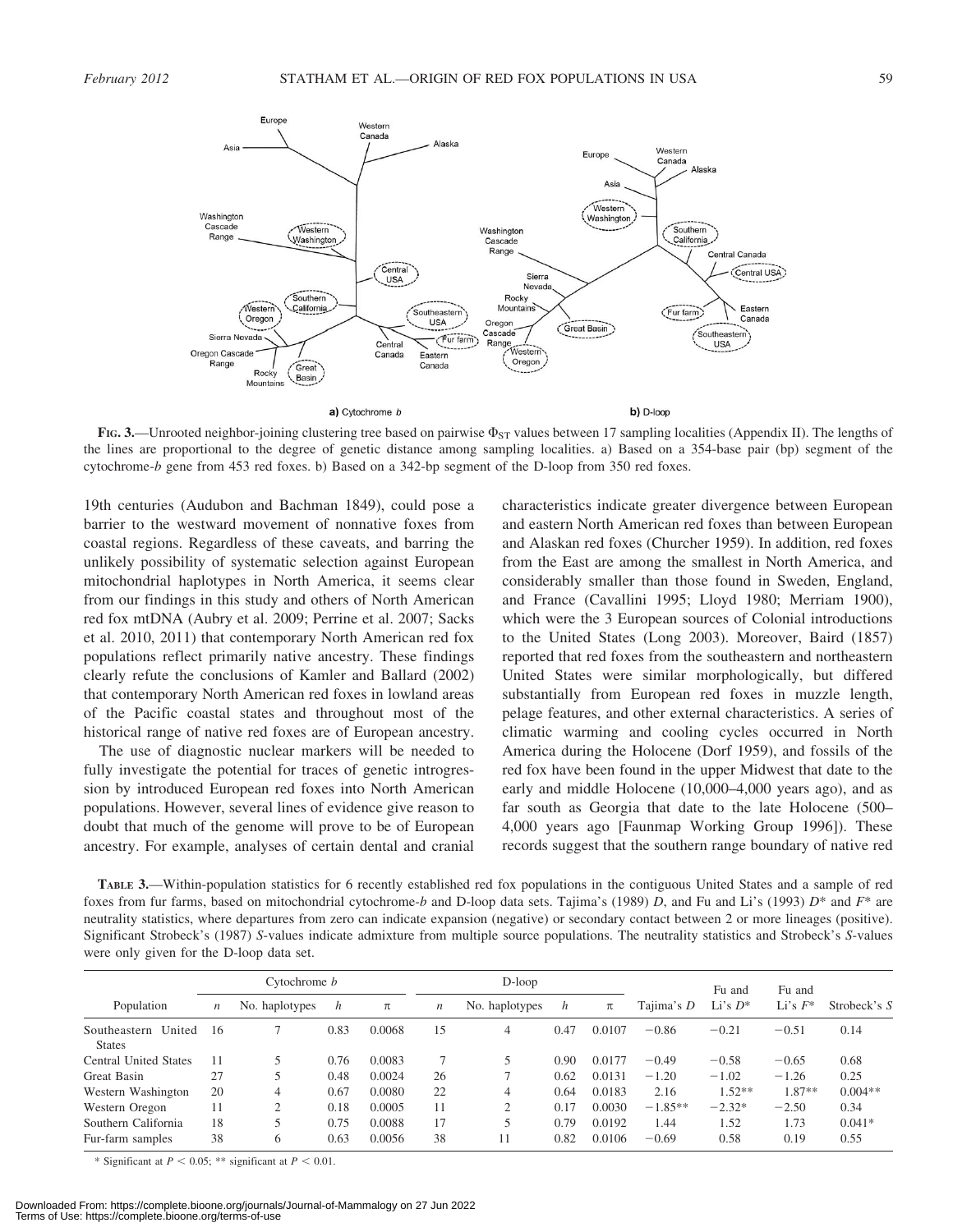TABLE 4.—Support values for grouping recently established red fox populations with reference native populations or fur-farm samples based on cytochrome-b and D-loop data sets using AMOVA (Excoffier et al. 1992). Reference population groupings are: (1) Eurasia (Europe and Asia), (2) Northwestern North America (Alaska and western Canada), (3) Southeastern Canada (central Canada, eastern Canada, and northeastern United States), and (4) the Western Mountains (Washington Cascade Range, Oregon Cascade Range, Sierra Nevada, and Rocky Mountains); and (5) fur-farm samples.

|                              |         | European origins <sup>a</sup> |                 |           | North American origins <sup>a</sup> |            |
|------------------------------|---------|-------------------------------|-----------------|-----------|-------------------------------------|------------|
| Reference population         | Eu only | $Eu + FF$                     | $Eu + FF + Exp$ | FF only   | Exp only                            | $FF + Exp$ |
| Southeastern United States   |         |                               |                 |           |                                     |            |
| <b>Central United States</b> |         |                               |                 |           |                                     |            |
| Western Oregon               |         |                               |                 |           |                                     |            |
| Great Basin                  |         |                               |                 |           |                                     |            |
| Western Washington           |         |                               |                 |           |                                     |            |
| Southern California          |         |                               |                 |           |                                     |            |
| Cytochrome- $b \Phi_{CT}$    | 0.23    | $0.37**$                      | $0.45**$        | $0.51***$ | $0.52***$                           | $0.53***$  |
| D-loop $\Phi_{CT}$           |         |                               |                 | $0.30***$ | $0.31***$                           | $0.40***$  |

<sup>a</sup> Eu = Eurasia, FF = fur farm, Exp = range expansion from native populations.

\*  $P \le 0.05$ ; \*\*  $P \le 0.01$ ; \*\*\*  $P \le 0.001$ .

foxes in eastern North America may have shifted periodically in response to changing climatic conditions since the retreat of Wisconsin glaciers.

Although red foxes were historically absent or extremely rare in the central and western United States (with the exception of high-elevation areas in the western mountains and the Sacramento Valley of California), they became established in many lowland areas during the 1900s (Aubry 1983, 1984; Bailey 1936b; Sacks et al. 2010; Whitlow and Hall 1933). These recently established populations could have resulted from human translocations of fur-farm animals that subsequently escaped or were released (Aubry 1983, 1984; Lewis et al. 1999), continental-scale range expansions from the East (Kamler and Ballard 2002), natural range expansions by native montane populations (Bailey 1936a; Fichter and Williams 1967; Verts and Carraway 1998), or human translocations from native montane populations for fur farming.

In several putatively nonnative populations in the west and in the central United States, we found a few Eastern subclade haplotypes that were best explained by continental-scale translocations of fur-farmed foxes. Several haplotypes were common among our study populations but not necessarily common in the ancestral populations (i.e., consistent with origin from a common founder population). Although our sample size from the central United States was too low to rule out natural range expansions from the east, it is noteworthy



FIG. 4.—D-loop median joining network based on 342 base pairs with superimposed higher order clades and subclades as reported by Aubry et al. (2009). Branch lengths are proportional to the number of substitutions, and circle sizes are proportional to the number of individuals represented. Numbered haplotypes are those found in this study. Together, the Mountain, Eastern, and Widespread subclades comprise the Nearctic clade, which is restricted to North America. a) Network of haplotypes found in native populations (modified from Aubry et al. [2009]). b) Network of haplotypes present among populations resulting from or highly impacted by translocations.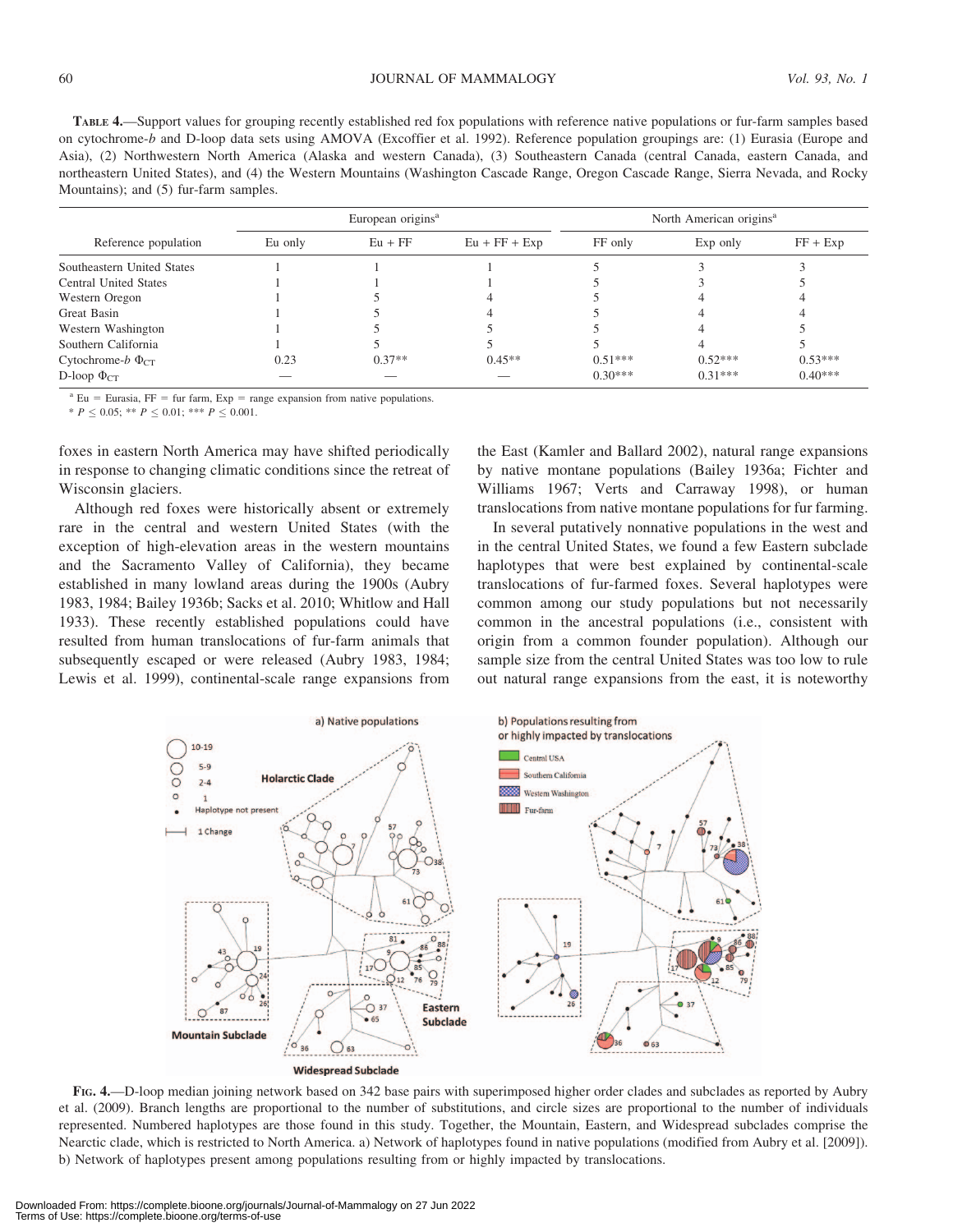

FIG. 5.—Interpretation of the origin of red fox samples analyzed in this study; black triangles indicate samples with haplotypes that reflect intracontinental translocations, white triangles indicate samples with haplotypes that occur primarily in native populations, and gray triangles indicate samples of uncertain origin (i.e., samples with haplotypes that have a widespread distribution or incomplete sequences). Dotted lines encompass the populations analyzed. We consider the following haplotypes to have a signature of translocation, by region: Southeastern United States: G-38; Central United States: G-38, G-61, G-? (x2), and ?-36; Great Basin: F-17, F-?, and G-38; Western Washington: A-19, F-9 (x8), G-38 (x12), and O-26 (x3); Western Oregon: F-9; and Southern California: E-9, F-9, F-12 (x3), F-? (x3), ?-12 (x2), G-38 (x2), ?-38, K-36 (x6), N-7, and N-?.

that some of the Eastern subclade haplotypes found here also occurred in other isolated western populations that clearly originated from translocations (see below). In contrast, native populations in the western mountains were distinct from the Central United States and Eastern United States populations, indicating that Rocky Mountain red foxes did not expand their range eastward to lower-elevation habitats in the Great Plains (Fig. 5). Thus, midelevation areas along the eastern edge of the Rocky Mountains may represent a natural contemporary barrier between populations of native western and eastern red foxes.

In the West, we found evidence that some of these recently established populations were derived from native montane populations, whereas others clearly originated from translocations. Our samples from western Oregon and the Great Basin exhibited low mitochondrial diversity, significant negative neutrality statistics (Western Oregon population), and a high prevalence of the basal Mountain subclade haplotype A-19 (see Aubry et al. 2009), consistent with origins from native populations in the western mountains. Our findings provide support for previous hypotheses about natural range expansions by montane red foxes in these regions (Fichter and Williams 1967; Verts and Carraway 1998), but do not exclude the possibility that the recent establishment of these populations was human-mediated, nor that introgression of particular nonnative alleles could have facilitated a broadening of their habitat niche, enabling them to expand to habitats that were unsuitable previously. The widespread occurrence of the basal A-19 haplotype throughout most of the montane reference populations limited our resolution, enabling us only to trace the ancestry of these animals to the western mountains; however, previous microsatellite analyses of our samples from lowland Idaho and Nevada demonstrated that they were closely related to adjacent native Rocky Mountain populations (Sacks et al. 2010). Moreover, there is evidence that remnant populations of montane red foxes may have occurred in Nevada in some of the areas where we have now confirmed the presence of native genotypes (Hall 1946; Sacks et al. 2010). In the intermountain west, winter snowfall may create connectivity among otherwise distinct habitats during the peak dispersal period, which could facilitate natural range expansions. However, neither of these scenarios could explain the occurrence of native montane haplotypes among red foxes in western Oregon—winter snowpacks do not form there and the red fox clearly did not occur in the Willamette Valley until the 1940s (Bailey 1936a; Verts and Carraway 1998). Microsatellite analysis will be needed to isolate the region from which this population originated and genomewide scans or selective sweep-mapping will be needed to assess the possibility of introgression by adaptive nonnative alleles in this and other populations (e.g., Great Basin).

In contrast to the Western Oregon and Great Basin populations, we found clear evidence of nonnative origins for recently established Western Washington and Southern California populations. Red fox populations in these regions had high mitochondrial diversity, consistent with a well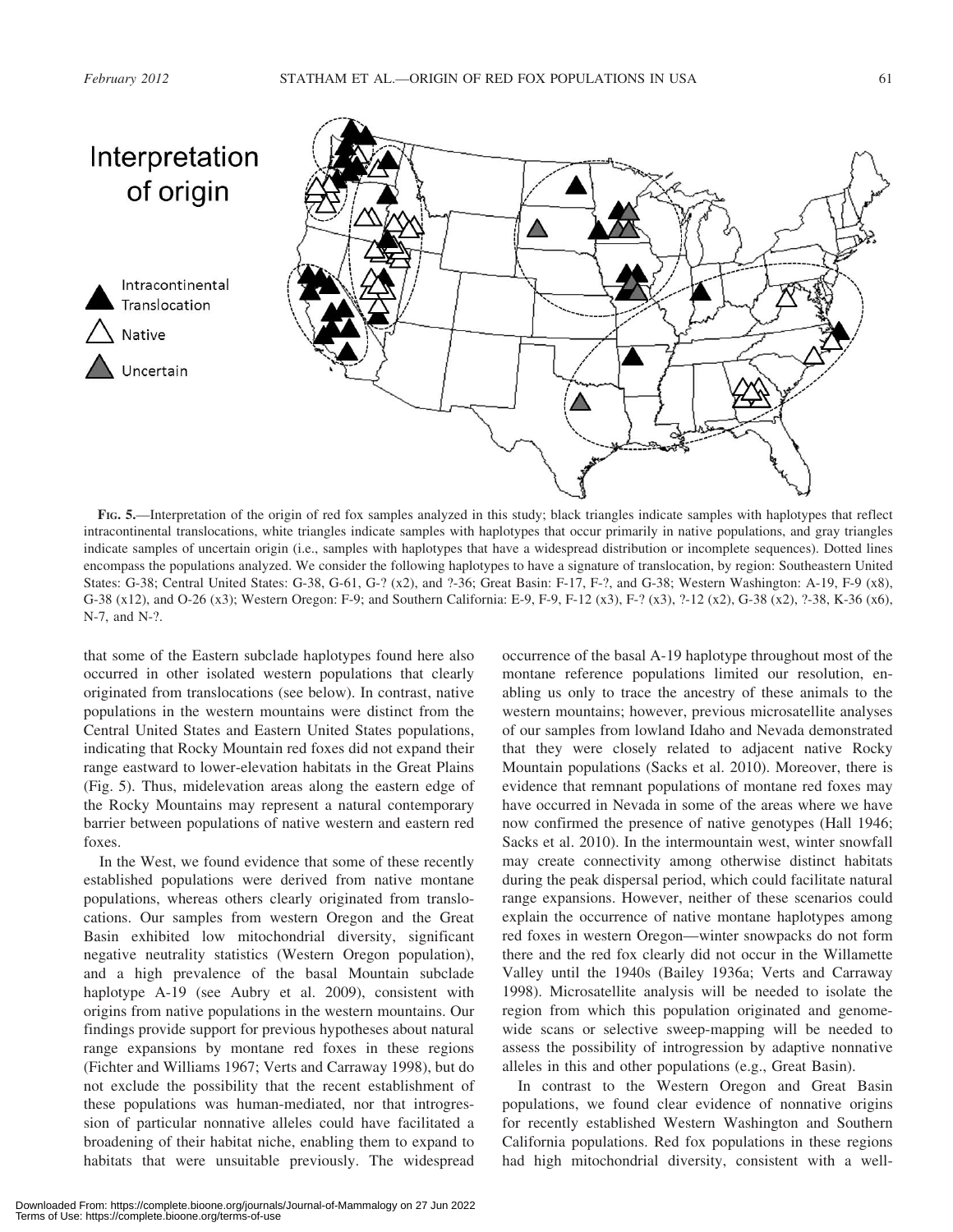documented history of fur farming. Additionally, both populations had significant Strobeck's S-values (indicating admixture), clustered with the geographically distant Central United States population in the neighbor-joining tree, and contained similar mixtures of phylogenetically divergent haplotypes. Translocations or fur farms have been documented in or adjacent to all of the Washington counties where we detected these haplotypes (Aubry 1984), and throughout southern California (Lewis et al. 1999).

Relatively few haplotypes were common to  $>1$  of these populations, making them useful indicators of nonnative stock. Most of these haplotypes were from the Eastern subclade and native to populations in southeastern Canada and the northeastern United States (E-9, F-9, F-12, and F-17), or in native Holarctic-clade populations in Alaska and western Canada (G-38, G-73, and N-7). Of the 38 samples we sequenced from red fox fur farms, most belonged to the Eastern subclade ( $n = 31$ ), including those from Norway and Russia. Thus, these haplotypes also will be useful when screening for nonnative ancestry in Eurasian populations. According to historical records, most of the original breeding stock for the fur-farming industry came from Prince Edward Island in southeastern Canada, and consisted predominantly of locally caught foxes supplemented with those imported from southern Alaska (Balcom 1916; Laut 1921). Fur farmers on Prince Edward Island primarily raised the silver–black color phase, which had the greatest economic value. Farmed foxes from Prince Edward Island were subsequently used to stock fur farms in many areas of North America and Eurasia (Petersen 1914; Westwood 1989). At the same time, red fox breeders independently farmed other strains in Ontario, Quebec, and Maine (Balcom 1916). Given that silver fox breeders could charge as much as \$1,500 each in the mid-1920s (Eugene Guard 1924), it is possible that fur farmers obtained their breeding stock from wild populations having high frequencies of the silver–black color phase, such as those in Alberta or British Columbia, Canada, or the Cascade Range in Washington (Butler 1945; Cowan 1938), as was done in Alaska until at least 1927 (Anchorage Daily Times 1927). Indeed, the presence of haplotype O-26 in a translocated population likely originated in the Washington Cascades (Aubry et al. 2009).

Contrary to previous interpretations, we found no matrilineal descendants of European red foxes anywhere in North America. Although more intensive sampling in the East may yet uncover evidence of limited or localized European red fox ancestry, the clear lack of European haplotypes found thus far in the east, and in a relatively large sample of nonnative foxes derived largely from eastern stock, clearly indicates that North American red foxes have retained primarily North American ancestry. However, many populations in the contiguous United States bear a genetic signature of translocations from other North American locations. Lowland populations in western Washington, southern California, and the central United States represent an unnatural admixture of clades and subclades translocated from disparate parts of North America. In contrast, recently established populations in western Oregon and the Great Basin had little genetic diversity and were not significantly differentiated from most native montane populations. Thus, it is clear that these recently established populations were derived, at least in part, from montane populations. Despite an extensive history of red fox translocations into and throughout North America, nonnative lineages apparently have persisted only in regions where native red foxes were absent historically. A focused study of microsatellite and single nucleotide polymorphism diversity in the native Sacramento Valley and adjacent nonnative red fox population in California suggested that native foxes may be able to competitively exclude nonnative foxes, hybridizing only on the margins of the native range (Sacks et al. 2011). Similar studies would be useful for understanding the ecological dynamics between native and nonnative red foxes in the intermountain west.

## **ACKNOWLEDGMENTS**

We thank the following curators and collection managers at the institutions that allowed us to sample museum material: R. Fisher and S. Peurach (National Museum of Natural History), C. Conroy and E. Lacey (Museum of Vertebrate Zoology), B. Coblentz and D. Markle (Oregon State University Fisheries and Wildlife Mammal Collection), P. Unitt (San Diego Natural History Museum), G. Shugart (Slater Museum of Natural History), J. Bradley (University of Washington Burke Museum), J. Dines and I. Horovitz (Natural History Museum of Los Angeles County), and T. Schweitzer (Fort Roosevelt Vertebrate Collection). We also thank L. Dalén (University of Stockholm), D. Våge (Norwegian University of Life Sciences), A. Shaad (Wolf Park, Indiana), C. Blacketer (Wildcat Creek Wildlife Center, Indiana), J. Becker (Tippecanoe Animal Hospital, Lafayette, Indiana), J. Eger (Royal Ontario Museum), M. Burrell and B. Smith (Animal and Plant Health Inspection Service–Wildlife Services—Oregon), N. Belfiore, R. Stoeberl, M. Bodenchuk, M. Collinge, M. Jensen, R. Beach, and D. Kemner for providing tissue and DNA samples. We thank K. Norén and an anonymous reviewer for helpful comments on an earlier draft of this manuscript. Partial funding was provided by the United States Department of Agriculture Forest Service, Pacific Northwest Research Station, the Kansas State University Ecological Genomics Institute, and the Veterinary Genetics Laboratory at the University of California, Davis.

## LITERATURE CITED

- ANCHORAGE DAILY TIMES. 1927. Fur-farmers name officers; exchange ideas at banquet; and discuss needs of industry. Thursday, 8 September, Anchorage, Alaska.
- AUBRY, K. B. 1983. The Cascade red fox: distribution, morphology, zoogeography and ecology. Ph.D. dissertation, University of Washington, Seattle.
- AUBRY, K. B. 1984. The recent history and present distribution of the red fox in Washington. Northwest Science 58:69–79.
- AUBRY, K. B., M. J. STATHAM, B. N. SACKS, J. D. PERRINE, AND S. M. WISELY. 2009. Phylogeography of the North American red fox: vicariance in Pleistocene forest refugia. Molecular Ecology 18:2668–2686.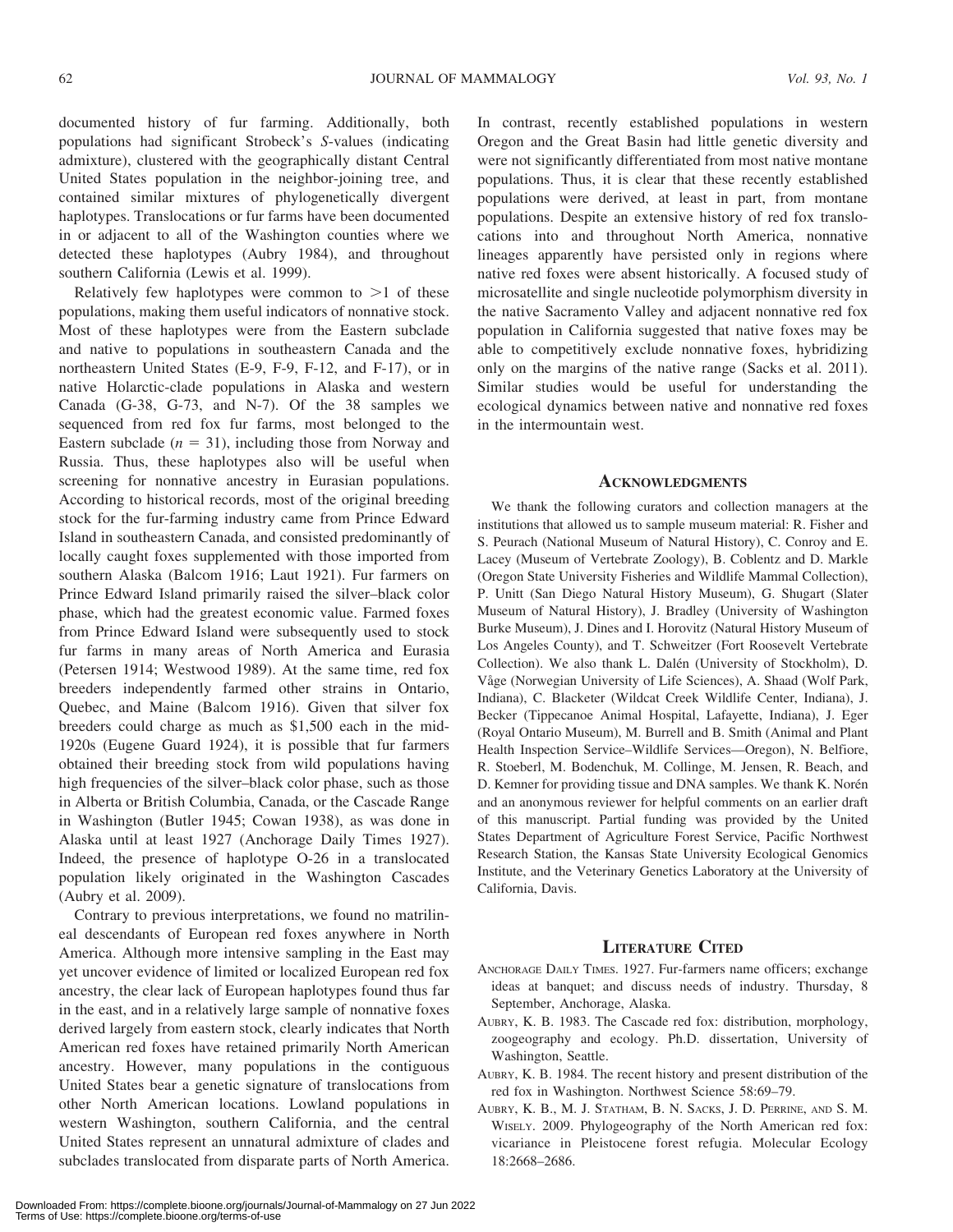- AUDUBON, J. J., AND J. BACHMAN. 1849. The viviparous quadrupeds of North America. Privately published by J. J. Audubon, New York. Vol. 2.
- BAILEY, V. 1936a. The mammals and life zones of Oregon. North American Fauna 55:1–416.
- BAILEY, V. 1936b. The red fox in America. Nature Magazine 28:269– 272, 317.
- BAIRD S. F. 1857. General report upon the zoology of several Pacific railroad routes. Pp. 331–334 in Reports of explorations and surveys. Vol. 8. Part 1. 33d Congress, 2d session, Executive Document 78. United States Government Printing Office, Washington, D.C.
- BALCOM, A. B. 1916. Fox farming in Prince Edward Island: a chapter in the history of speculation. Quarterly Journal of Economics 30:665–681.
- BANDELT, H. J., P. FORSTER, AND A. RÖHL. 1999. Median-joining networks for inferring intraspecific phylogenies. Molecular Biology and Evolution 16:37–48.
- BUTLER, L. 1945. Distribution and genetics of the color phases of the red fox in Canada. Genetics 30:39–50.
- CAVALLINI, P. 1995. Variation in the body size of the red fox. Annales Zoologici Fennici 32:421–427.
- CHURCHER, C. S. 1959. The specific status of the New World red fox. Journal of Mammalogy 40:349–360.
- COWAN, I. M. 1938. Geographic distribution of color phases of the red fox and black bear in the Pacific Northwest. Journal of Mammalogy 19:202–206.
- CRONIN, W. 1983. Changes in the land: Indians, colonists, and the ecology of New England. Hill and Wang, New York.
- DORF, E. 1959. Climatic changes of the past and present. Contributions from the Museum of Paleontology, University of Michigan 8:181–210.
- EUGENE GUARD. 1924. Silver foxes are received in city. Wednesday, 15 October, Eugene, Oregon.
- EXCOFFIER, L., AND H. E. L. LISCHER. 2010. Arlequin suite ver 3.5: a new series of programs to perform population genetics analyses under Linux and Windows. Molecular Ecology Resources 10:564– 567.
- EXCOFFIER, L., P. E. SMOUSE, AND J. M. QUATTRO. 1992. Analysis of molecular variance inferred from metric distances among DNA haplotypes: application to human mitochondrial DNA restriction data. Genetics 131:479–491.
- FAUNMAP WORKING GROUP. 1996. Spatial response of mammals to late Quaternary environmental fluctuations. Science 272:1601–1606.
- FELSENSTEIN, J. 1989. PHYLIP—phylogeny inference package (version 3.2). Cladistics 5:164–166.
- FICHTER, E., AND R. WILLIAMS. 1967. Distribution and status of the red fox in Idaho. Journal of Mammalogy 48:219–230.
- FRATI, F., G. B. HARTL, S. LOVARI, M. DELIBES, AND G. MARKOV. 1998. Quaternary radiation and genetic structure of the red fox Vulpes vulpes in the Mediterranean Basin, as revealed by allozymes and mitochondrial DNA. Journal of Zoology (London) 245:43–51.
- FREDSTED, T., M. H. SCHIERUP, L. F. GROENEVALD, AND P. M. KAPPELER. 2007. Genetic structure, lack of sex-biased dispersal and behavioral flexibility in the pair-living fat-tailed dwarf lemur, *Cheirogaleus* medius. Behavioral Ecology and Sociobiology 61:943–954.
- FU, X. Y., AND W. H. LI. 1993. Statistical tests of neutrality in mutations. Genetics 133:693–709.
- GRINNELL, J., J. S. DIXON, AND J. M. LINSDALE. 1937. Fur-bearing mammals of California. University of California Press, Berkeley. Vols. 1 and 2.
- HALL, E. R. 1946. Mammals of Nevada. University of California Press, Berkeley.
- HALL, E. R., AND K. R. KELSON. 1959. The mammals of North America. Ronald Press, New York.
- INOUE, I., ET AL. 2007. Mitochondrial DNA phylogeography of the red fox (Vulpes vulpes) in northern Japan. Zoological Science 24:1178–1186.
- KAMLER, J. F., AND W. B. BALLARD. 2002. A review of native and nonnative red foxes in North America. Wildlife Society Bulletin 30:370–379.
- KAMLER, J. F., AND W. B. BALLARD. 2003. Range expansion of red foxes in eastern Nevada and western Utah. Journal of the Arizona– Nevada Academy of Sciences 36:18–20.
- KIDD, A. G., J. BOWMAN, D. LESBARRÈRES, AND A. I. SCHULTE-HOSTEDDE. 2009. Hybridization between escaped domestic and wild American mink (Neovison vison). Molecular Ecology 18:1175– 1186.
- KOLBE, J. J., R. E. GLOR, L. RODRIGUEZ SCHETTINO, A. CHAMIZO LARA, A. LARSON, AND J. B. LOSOS. 2004. Genetic variation increases during biological invasion by a Cuban lizard. Nature 431:177– 181.
- LARIVIÈRE, S., AND M. PASITSCHNIAK-ARTS. 1996. Vulpes vulpes. Mammalian Species 537:1–11.
- LARSEN, P. F., M. M. HANSEN, E. E. NIELSEN, L. F. JENSEN, AND V. LOESCHCKE. 2005. Stocking impact and temporal stability of genetic composition in a brackish northern pike population (Esox lucius L.), assessed using microsatellite DNA analysis of historical and contemporary samples. Heredity 95:136–143.
- LAUT, A. C. 1921. The fur trade of America. Macmillan Company, New York.
- LEWIS, J. C., K. L. SALLEE, AND R. T. GOLIGHTLY, JR. 1999. Introduction and range expansion of nonnative red foxes (Vulpes vulpes) in California. American Midland Naturalist 142:372– 381.
- LLOYD, H. G. 1980. The red fox. B. T. Batsford Ltd., London, United Kingdom.
- LONG, J. 2003. Introduced mammals of the world: their history, distribution and influence. CSIRO Publishing, Melbourne, Australia.
- MACPHERSON, A. 1965. The origin of diversity in mammals of the Canadian Arctic tundra. Systematic Zoology 14:153–173.
- MERRIAM, C. H. 1900. Preliminary revision of the North American red foxes. Proceedings of the Washington Academy of Sciences 2:661–676.
- NEI, M. 1987. Molecular evolutionary genetics. Columbia University Press, New York.
- NEI, M., AND W. H. LI. 1979. Mathematical model for studying genetic variation in terms of restriction endonucleases. Proceedings of the National Academy of Sciences 76:5269–5273.
- NEWBERRY, J. S. 1857. Report upon the zoology of the route [from the Sacramento Valley to the Columbia River]. Pp. 35–110, plates 26–29 in U.S. Pacific railroad exploration and survey 6, part IV, no. 2. Government Printing Office, Washington, D.C.
- NORÉN, K., L. DALÉN, K. KVALØY, AND A. ANGERBJÖRN. 2005. Detection of farm fox and hybrid genotypes among wild arctic foxes in Scandinavia. Conservation Genetics 6:885– 894.
- NORÉN, K., ET AL. 2009. Farmed arctic foxes on the Fennoscandian mountain tundra: implications for conservation. Animal Conservation 12:434–444.
- NOWAK, R. M. 1991. Walker's mammals of the world. 5th ed. Johns Hopkins University Press, Baltimore, Maryland. Vol. II.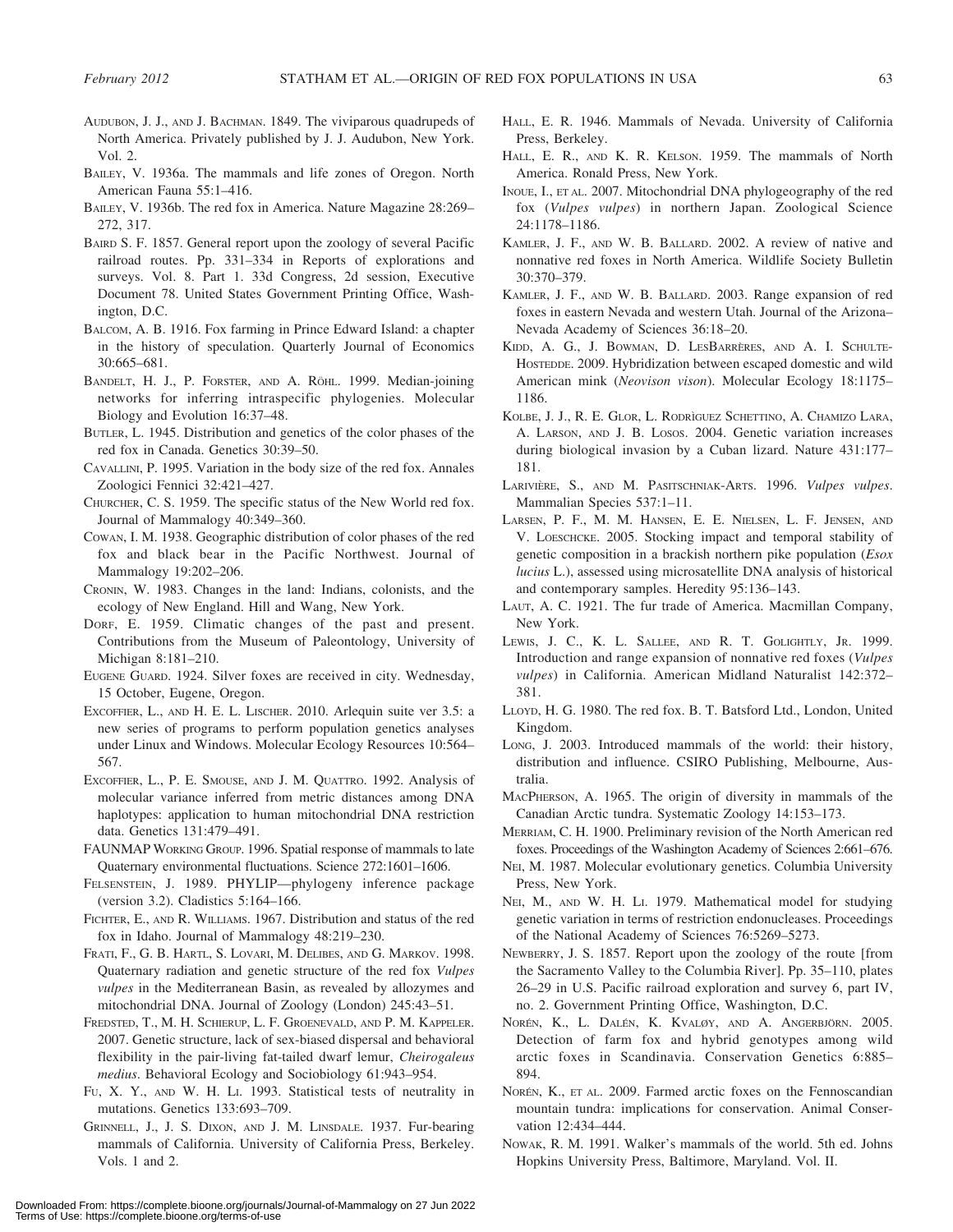- PERRINE, J. D., J. P. POLLINGER, B. N. SACKS, R. H. BARRETT, AND R. K. WAYNE. 2007. Genetic evidence for the persistence of the critically endangered Sierra Nevada red fox in California. Conservation Genetics 8:1083–1095.
- PETERSEN, M. 1914. The fur traders and fur bearing animals. Hammond Press, Buffalo, New York.
- RHOADS, S. N. 1903. The mammals of Pennsylvania and New Jersey. Privately printed, Philadelphia, Pennsylvania.
- RHYMER, J. M., AND D. S. SIMBERLOFF. 1996. Genetic extinction through hybridization and introgression. Annual Review of Ecology and Systematics 27:83–109.
- RICE, W. R. 1989. Analyzing tables of statistical tests. Evolution 43:223–225.
- ROZAS, J., J. C. SANCHEZ-DELBARRIO, X. MESSEGUER, AND R. ROZAS. 2003. DnaSP DNA polymorphism analysis by the coalescent and other methods. Bioinformatics 19:2496–2497.
- SACKS, B. N., M. MOORE, M. J. STATHAM, AND H. U. WITTMER. 2011. A restricted hybrid zone between native and introduced red fox (Vulpes vulpes) populations suggests reproductive barriers. Molecular Ecology 20:326–341.
- SACKS, B. N., M. J. STATHAM, J. D. PERRINE, S. M. WISELY, AND K. B. AUBRY. 2010. North American montane red foxes: expansion, fragmentation, and the origin of the Sacramento Valley red fox. Conservation Genetics 11:1523–1539.
- SENN, H. V., AND J. M. PEMBERTON. 2009. Variable extent of hybridization between invasive sika (Cervus nippon) and native red deer (C. elaphus) in a small geographical area. Molecular Ecology 18:862–876.
- SETON, E. T. 1929. Lives of game animals. Doubleday, Doran and Company, Garden City, New York.
- SØNSTEBØ, J. H., R. BORGSTRØM, AND M. HEUN. 2008. Genetic structure in alpine brown trout Salmo trutta L. shows that indirect stocking affects native lake populations. Journal of Fish Biology 72:1990– 2001.
- STATHAM, M. J., ET AL. 2011. On the origin of a domesticated species: identifying the parent population of Russian silver foxes (Vulpes vulpes). Biological Journal of the Linnean Society 103:168– 175.
- STROBECK, C. 1987. Average number of nucleotide differences in a sample from a single subpopulation: a test for population subdivision. Genetics 117:149–153.
- TAJIMA, F. 1989. Statistical method for testing the neutral mutation hypothesis by DNA polymorphism. Genetics 123:585–595.
- VALIERE, N., ET AL. 2003. Long-distance wolf recolonization of France and Switzerland inferred from non-invasive genetic sampling over a period of 10 years. Journal of Animal Conservation 6:83–92.
- VERTS, B. J., AND L. N. CARRAWAY. 1998. Land mammals of Oregon. University of California Press, Berkeley.
- WESTWOOD, R. E. 1989. Early fur-farming in Utah. Utah Historical Quarterly 57:320–339.
- WHITLOW, W. B., AND E. R. HALL. 1933. Mammals of the Pocatello region of southeastern Idaho. University of California Publications in Zoology 40:235–275.
- WISELY, S. M., J. E. MALDONADO, AND R. C. FLEISCHER. 2004. A technique for sampling ancient DNA that minimizes damage to museum specimens. Conservation Genetics 5:105–107.
- ZHU, Q., X. ZHENG, J. LUO, B. S. GAUT, AND S. GE. 2007. Multilocus analysis of nucleotide variation of Oryza sativa and its wild relatives: severe bottleneck during domestication of rice. Molecular Biology and Evolution 24:875–888.

Submitted 31 January 2011. Accepted 28 July 2011.

Associate Editor was Burton K. Lim.

# **APPENDIX I**

Accession numbers of museum specimens from which we acquired DNA for this study.

Fort Roosevelt Vertebrate Collection: FRC027, FRC061, FRC087; Museum of Vertebrate Zoology: MVZ175993, MVZ207041, MVZ208591, MVZ208595, MVZ222348, MVZ222369, MVZ222471, MVZ33635, MVZ33636, MVZ52099, MVZ52100, MVZ52101, MVZ52102, MVZ57149, MVZ57150, MVZ57151, MVZ57152, MVZ57153, MVZ84481, MVZ90621, MVZ90798, MVZ91097; National Museum of Natural History: USNM107765, USNM110812, USNM188069, USNM188070, USNM19969, USNM224077, USNM242343, USNM242921, USNM242922, USNM242924, USNM243681, USNM243682, USNM243683, USNM243745, USNM263367, USNM263368, USNM263369, USNM263372, USNM263373, USNM264977, USNM264979, USNMA03071, USNMA03707, USNMA03713, USNMA03714, USNMA21156, USNMA21157; University of Washington Burke Museum: UW20182, UW32526, UW32527, UW32530, UW32531, UW32532, UW32534, UW32540, UW32541, UW32543, UW32544, UW32545, UW32547, UW32563, UW32950, UW34306, UW41617, UW73061; Natural History Museum of Los Angeles County: LA2, LA5, LA85700, LA87624; Oregon State University Fisheries and Wildlife Mammal Collection: OSU1175, OSU5543, OSU8778, OSU8779, OSU9017; Santa Barbara Natural History Museum: SB-1, SB-2, SB-3, SB-4, SB-5, SB-6; Slater Museum of Natural History: UPS10841, UPS1252, UPS13382, UPS13383, UPS14885.